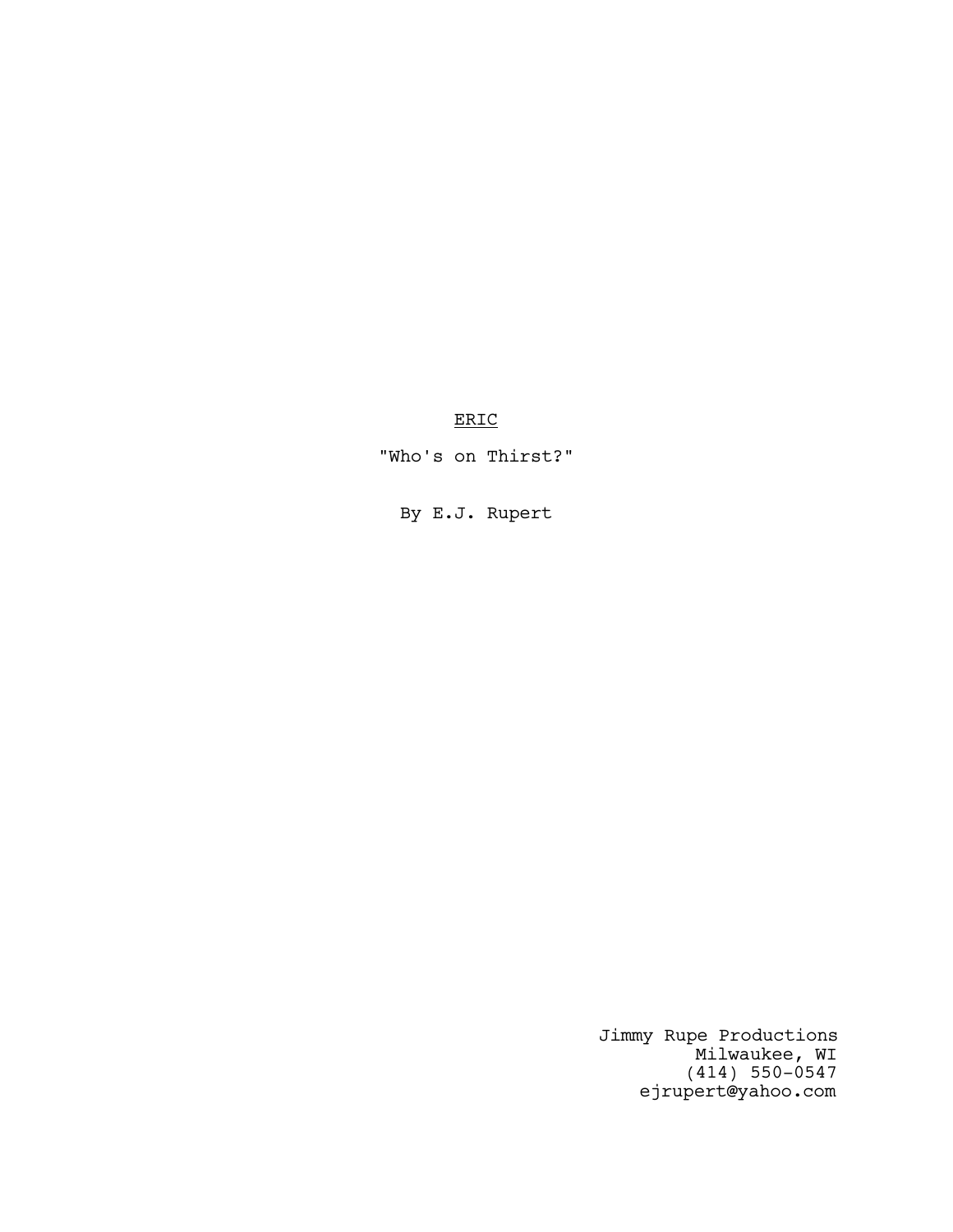INT. NELSON HOUSE - KITCHEN - MORNING

MATT JAMES, 40's, walks into the kitchen, wearing a robe. He wipes the "sleep" from his eyes. He sees the fridge door open and a lady's rear end, covered with panties, peeking out from the side.

> MATT Ooh, baby, have you been working out?

He creeps closer to her.

MATT (CONT'D) Come here and gimme my sugar.

The lady closes the door. She is SHARON ROSS, the mother of Matt's soon-to-be grandson. She wears an oversized Tshirt which now covers her rear end.

SFX: Matt SHRIEKS. Sharon SHRIEKS back.

MATT (CONT'D)

Sharon??

**SHARON** 

Oh, sorry, Mr. James. I didn't know you would be here.

MATT

It's my house. I see how you would jump to that conclusion.

### SHARON

(laughs nervously) Oh, very funny there, Mr. James! But if you're looking for your wife, she left with Eric. He's helping her set up a mixer at her school.

# MATT

I see.

Matt's stepson, BILLY NELSON, 20, enters the kitchen, then freezes when he sees Matt.

> BILLY Sharon! What are you doing here? I told you, we're through!

# MATT

(to Billy) Really? That's what you're gonna go with?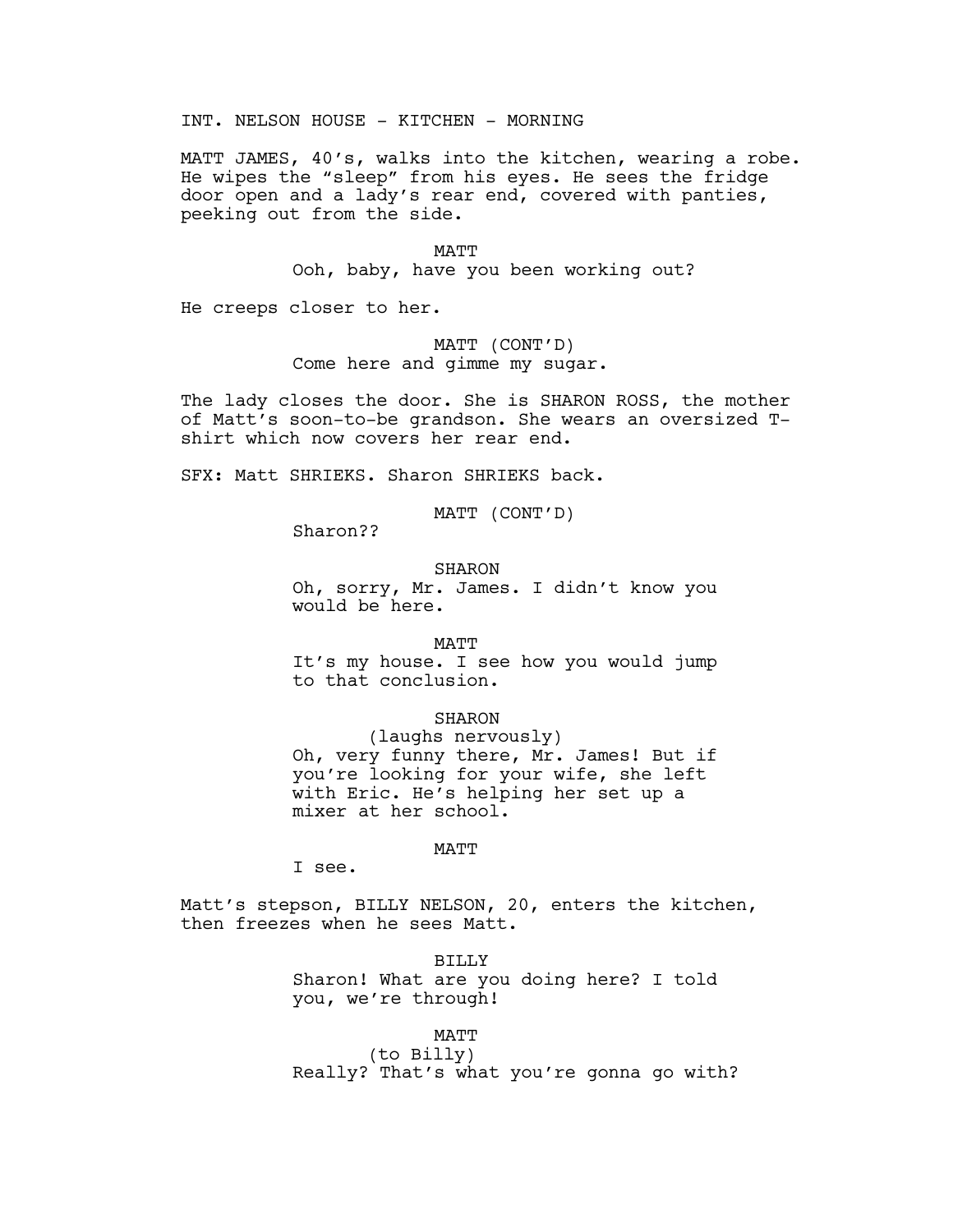BILLY Okay, sorry, we didn't know you'd be here.

MATT Why does everybody keep saying that?

BILLY You're right, Matt, I forgot you're always at home.

Billy and Sharon exit to the living room.

MATT Why does everybody keep saying that?

He follows them to the living room.

MATT (CONT'D) So you two are back together now?

BILLY Yeah, I guess we are.

SHARON But it's not like I'm calling you "Dad" yet!

Sharon chuckles. Bill nudges her to stop, and she quickly fixes her face.

> BILLY Anyway, I can't stay away from this girl!

> > SHARON

Me neither!

They both look at each other, smile, and start kissing.

MATT

Hey, hey, break it up! You already got her pregnant!

BILLY

Well, what am I gonna do, get her doublepregnant?

Sharon's FETUS talks telepathically throughout, from her stomach.

> FETUS Your thing will keep hitting my head, is what!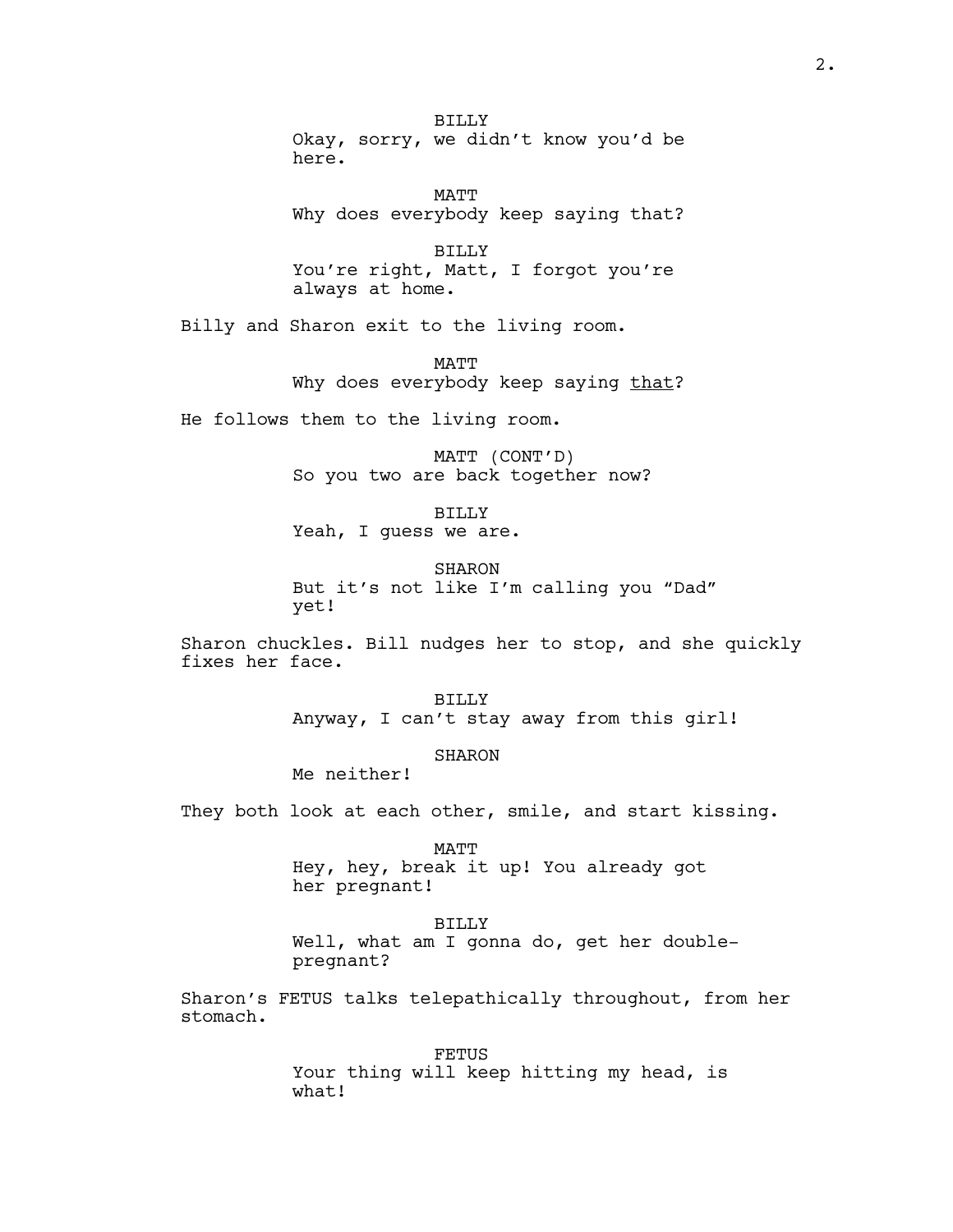MATT If you guys are gonna stay here, you gotta control yourselves. And put on some pants.

#### SHARON

Okay, sorry.

BILLY

(to Matt) Can you do the same?

MATT

I like the breeze! (fixes his belt on the robe) Besides, it's my house!

Billy and Sharon begin to exit.

# SHARON

(to Billy) You said your father gave ya'll this house.

**MATT** 

Wha...? (sighs) I keep walking into stuff like that.

INT. COLLEGE CAFETERIA - DAY

ERIC NELSON and his girlfriend, BERNIECE WILLIAMS, both 16, carry some boxes and place them on a table.

> BERNIECE Alright, Eric, my father's outside.

> ERIC Okay. Thanks for helping us set up.

BERNIECE Sure. Did you give the Homecoming Dance any thought?

ERIC I don't know, Berniece. Seems like kids' stuff.

## BERNIECE

But we are kids.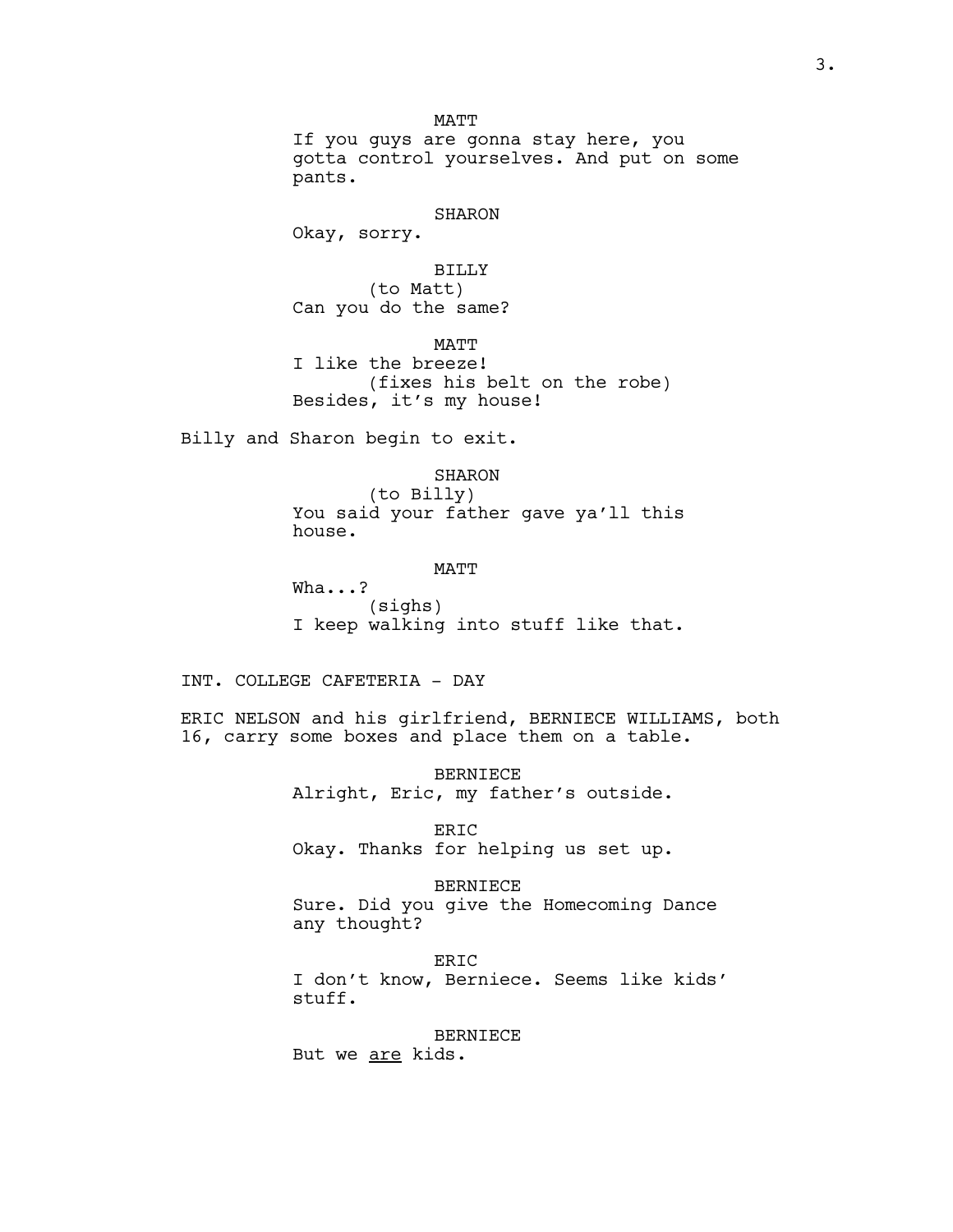ER<sub>TC</sub> No, we're young adults! Going to a party with chaperones, no drinks, no grindin' on the floor, it kinda sucks!

BERNIECE What? You ain't grindin' on the floor with me!

ERIC Whatever. I'll talk to you later.

Berniece kisses him.

# BERNIECE I'm glad you're helping out your mother!

She exits. Eric's mother, RHONDA NELSON-JAMES, 40's, approaches him.

> ER<sub>IC</sub> That's what I do! (chuckles, then turns to Rhonda) How much longer?

RHONDA What, you got something to do?

ERIC I already did: score cool points with my girl. Show her I care and all that crap.

A LADY drops some papers from afar.

RHONDA Well, show it some more, and help that lady pick up her stuff.

Eric scoffs and walks over to the papers. He kneels down to gather them.

> ERIC (to the lady) I got it. LADY Thank you. You're so sweet! ERIC

Not a prob...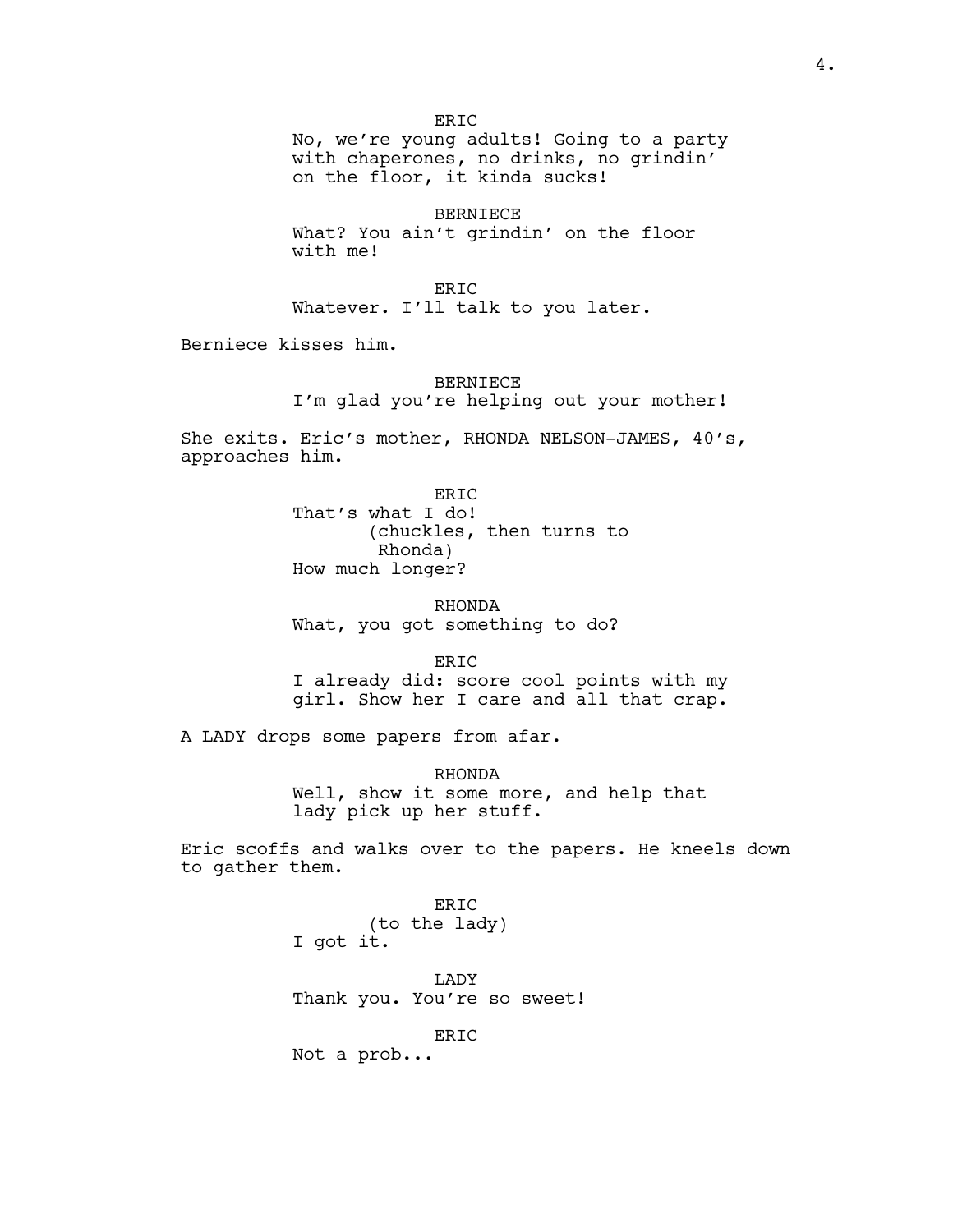He lifts his head up. What he sees are two long legs, a slim figure, a pretty outfit, and a black lady with caramel complexion. He stands up to hand her the papers and also sees that she is almost a foot taller than him.

> ERIC (CONT'D) No problem. Wow, do you get nosebleeds from up there?

> > LADY

(chuckles) Now, I know you're not talking about somebody's height!

ERIC

(chuckles) I know, I'm just playin'. Here are your papers, Miss...

LADY Jamila Gray. Don't call me Miss! You'll make me feel old.

ERIC Old, you? Never! You're more, let's say, seasoned.

# JAMILA

For your information, I'm not that much older. I'm a student here.

ER<sub>TC</sub> Oh, okay! Then you probably met my mom, Professor Nelson-James.

JAMILA No, but I'm sure I will, uh...

# ERIC

Eric.

JAMILA Well, I gotta get going, Eric. I'll see ya.

Jamila waves goodbye and exits.

ERIC

Bye.

Eric continues to look in her direction. Rhonda stands behind him.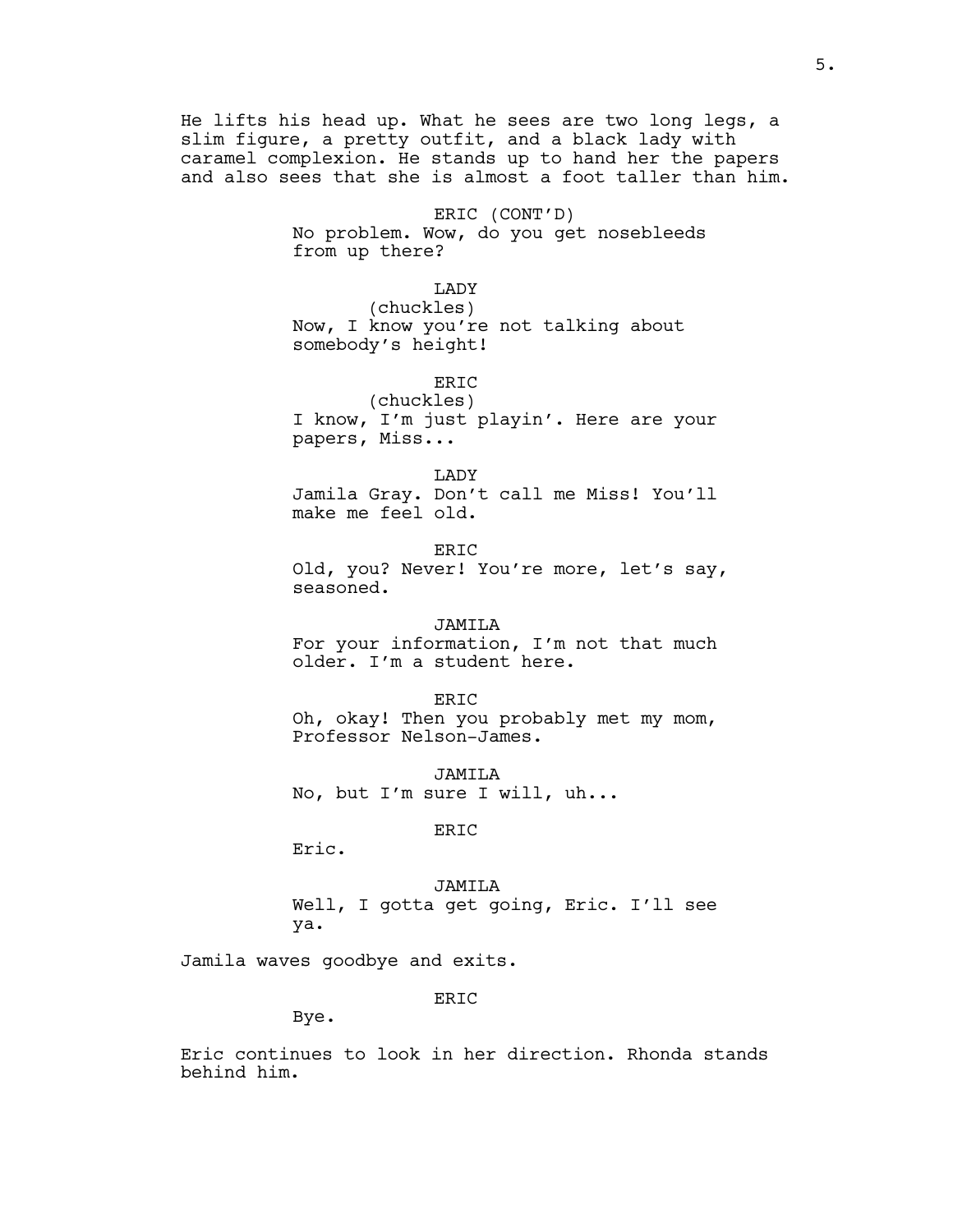# RHONDA

Eric?

Eric turns around and SHRIEKS.

ERIC

Yeah?!

RHONDA

You alright?

ERIC Yeah. So, this is college, huh? Not bad.

RHONDA Well, looking at your grades, you're headed for barber college.

ERIC

Really?

# RHONDA

(sighs) Come on.

Eric and Rhonda exit.

INT. NELSON HOUSE - LIVING ROOM - LATER

Billy sits on the couch, talking on his phone. Eric and Matt eat at the dining room table nearby.

BILLY

Sharon, I'm only staying for the weekend. I gotta get back up to school. I'll talk to you later. On two, hang up. One...two...you didn't hang up! Okay, on three, hang up. One...two...three...you still didn't hang up. Do it again. On three, hang up. One...two...three...

ERIC On four, shut up!

Billy scoffs at Eric.

BILLY (to Sharon)

Bye.

He hangs up and walks over to the table.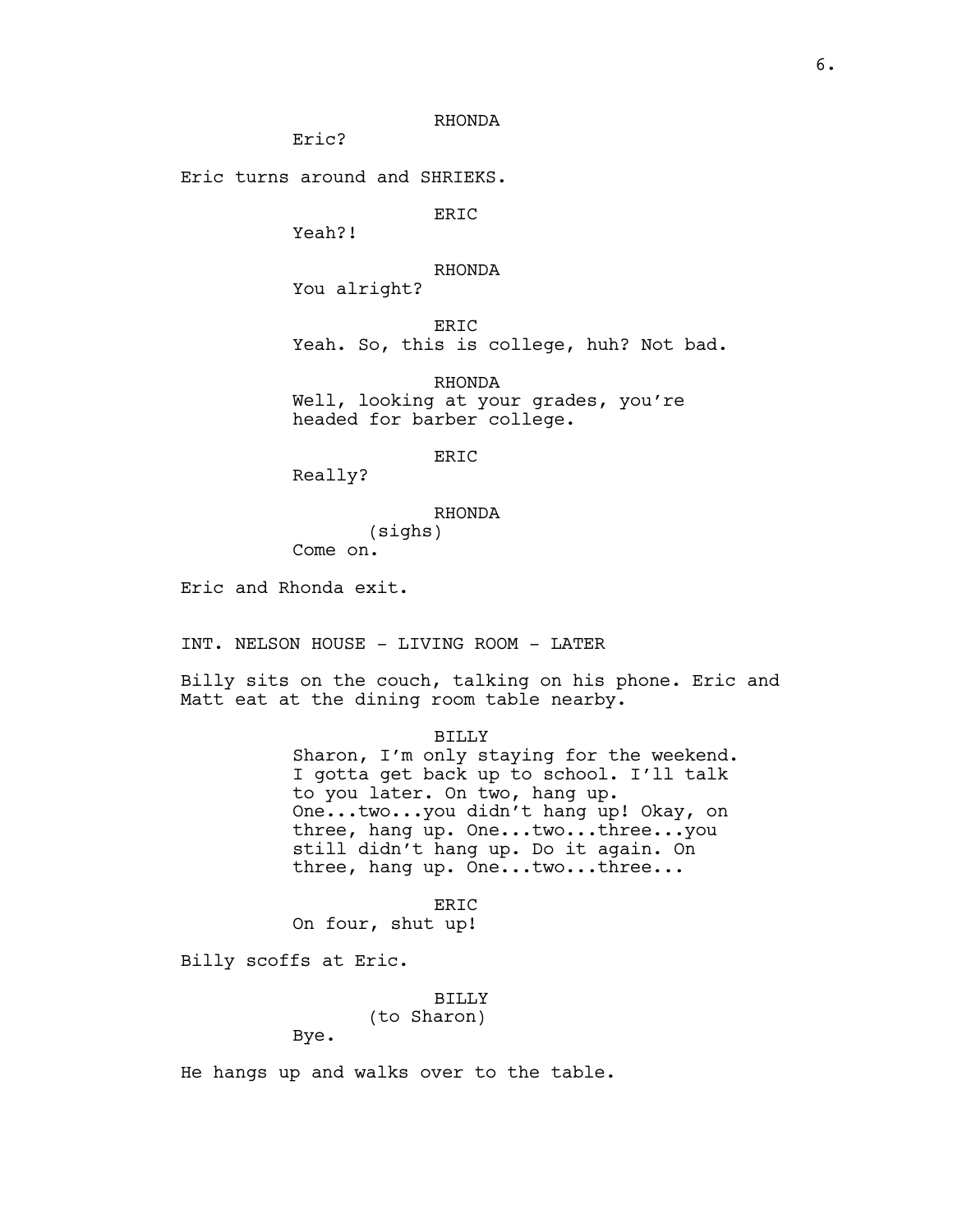ER<sub>TC</sub> Sounds like she's got a hold on you.

BILLY What are you talking about? I'm me!

MATT Can't even pull yourself away from her.

BILLY Whatever. What do I look like?

SFX: Text message CHIMES.

Billy looks at his phone. He races back to the couch. He reads aloud from the phone.

> BILLY (CONT'D) "Why are you really staying in Milwaukee? Who's the chick?"

Billy types as he talks.

BILLY (CONT'D) Come on, you know me. I don't cheat.

Rhonda walks from her bedroom to the front door.

RHONDA Alright, I'm going to my sorority party. Eric, why aren't you out with Berniece?

ERIC She's out with her friends. I'm stuck here with this fool.

Eric points to Billy.

#### BILLY

(reads aloud) "Okay, babe, I'll see you later." (talks while types) Okay, on three, stop texting. One...two...

RHONDA (to Matt) Honey, you wanna come with me?

MATT I'd love to, but I got something more impor...

Rhonda cuts her eyes at him.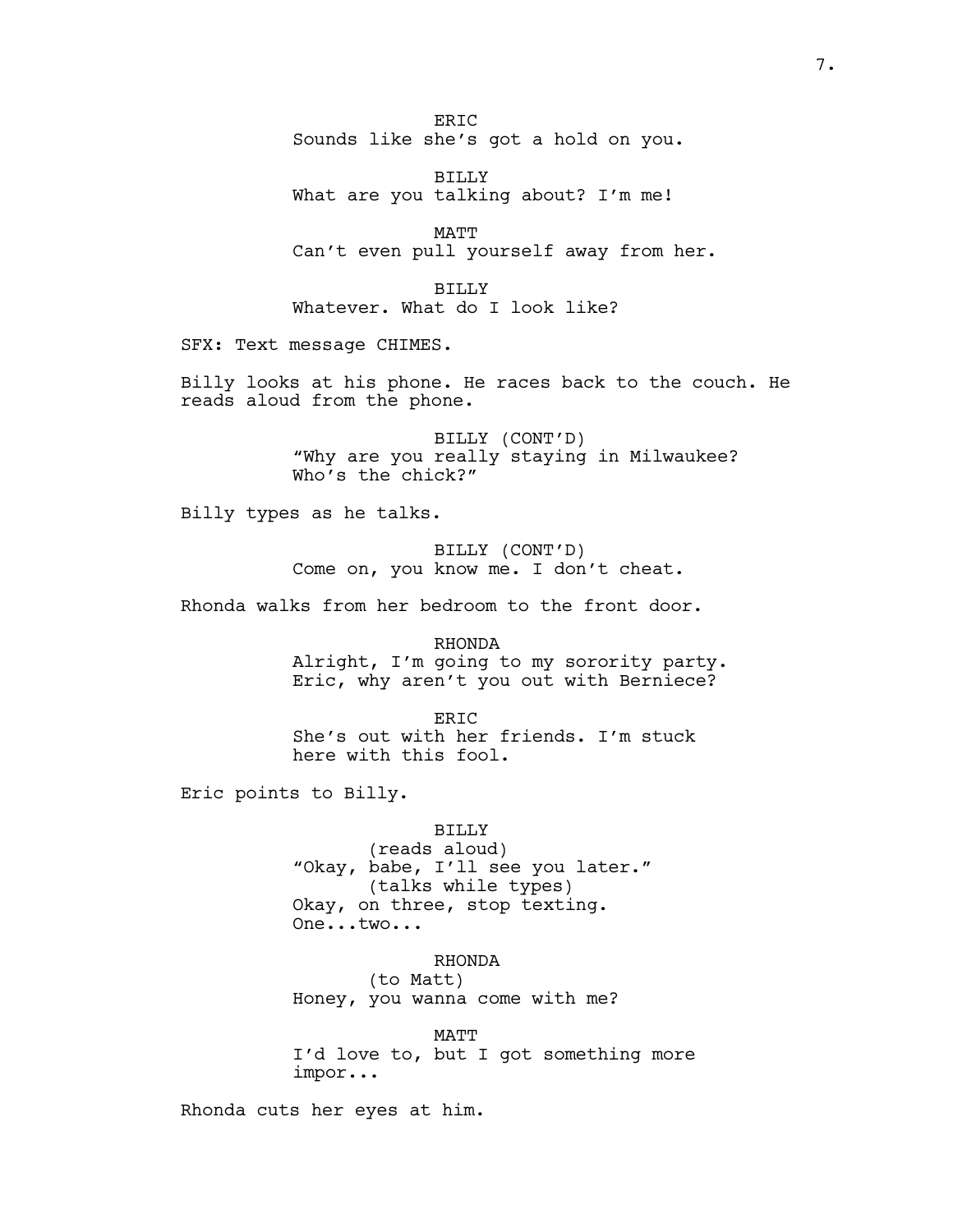MATT (CONT'D) I mean, I'm gonna work on my story.

Rhonda exits.

BILLY Okay, try it again. One...two...

ERIC (sighs) Hey, Mom, wait up.

BILLY Okay, try it again. One...two...

SFX: Thrown food from off-screen SPLATS on Billy's head.

BILLY (CONT'D) They're just jealous.

INT. COLLEGE HALL - NIGHT

Partygoers congregate and dance. Music PLAYS. Eric follows Rhonda with a box of items.

> RHONDA Just put it right there.

Eric sits the box down. He sees Jamila from afar standing next to a wall.

> ERIC Hey, Mom, have you seen that lady here around campus? Jamila Gray?

> RHONDA Can't say that I have. What about her?

ERIC Oh, nothing. I'll be right back.

Eric approaches Jamila.

JAMILA Hey! Eric, right?

ERIC Yep. What ya doin'?

JAMILA Just havin' a good time.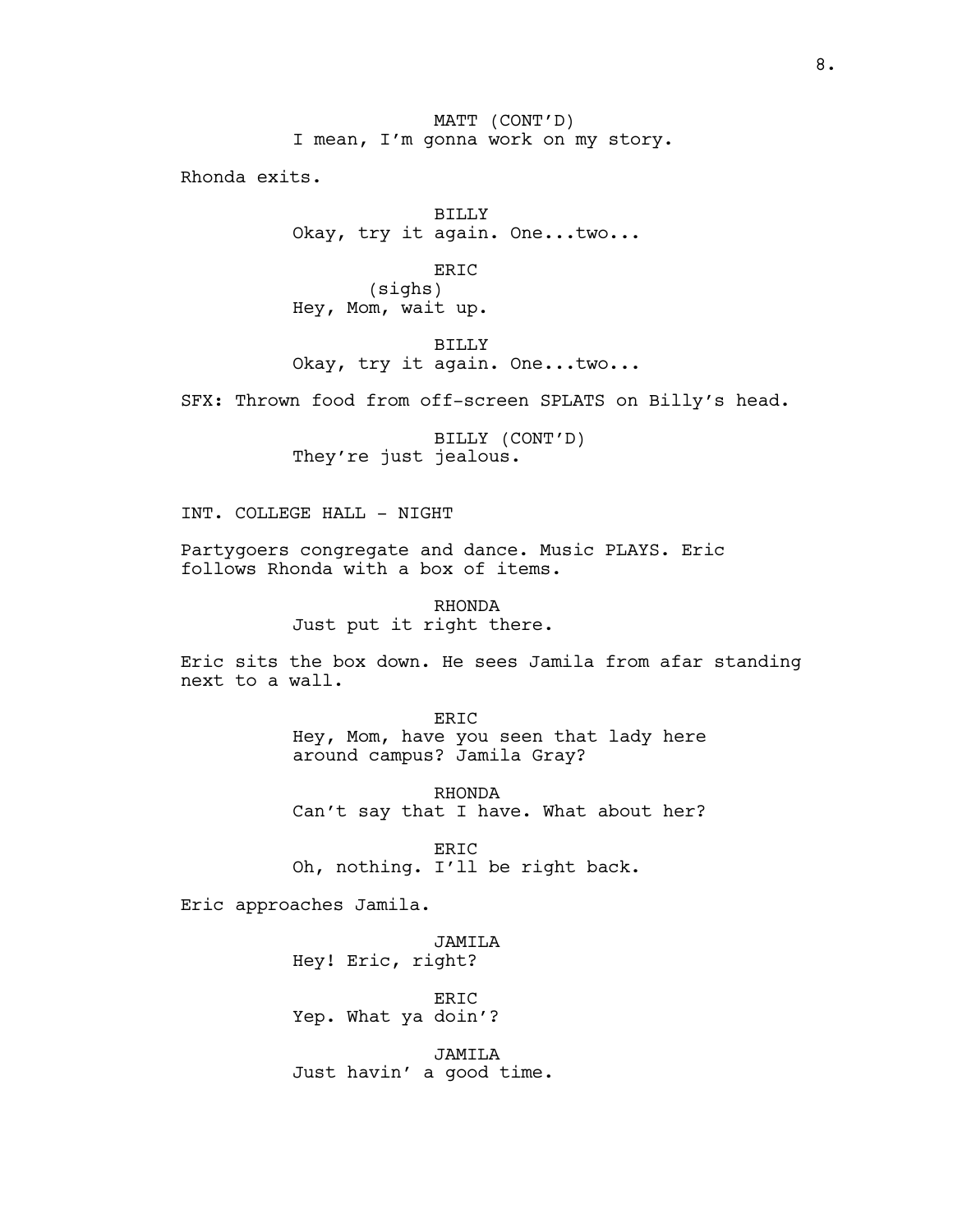ER<sub>TC</sub> Well, don't be a wallflower. Let's get out on the floor!

JAMILA Uh, okay. I'm not much of a dancer, though.

They both get on the floor and dance.

ERIC

You look fine to me! Uh, I mean, you're dancing fine to me.

JAMILA You must really like this campus. Even I'm not here that much.

ERIC

Hey, what's wrong with checking out a college? Seeing how the adults get down? I may go here someday!

SHANA JONES, 17, enters the party with her half-sister, ELEANOR DUMBECK, 16.

> SHANA Wow, what a party!

ELEANOR

What a campus! I wonder if I will ever go here someday.

SHANA

(smirks and pats Eleanor) I don't think you have anything to worry about, Eleanor.

ELEANOR

Aw, thanks, big sis!

Shana spots Eric on the dance floor.

SHANA Hey, I think that's Eric! And he's dancing with another woman!

ELEANOR

What? Are you sure?

SHANA

Hey, I've looked through his window from an unmarked car enough times to know who my Babycakes is!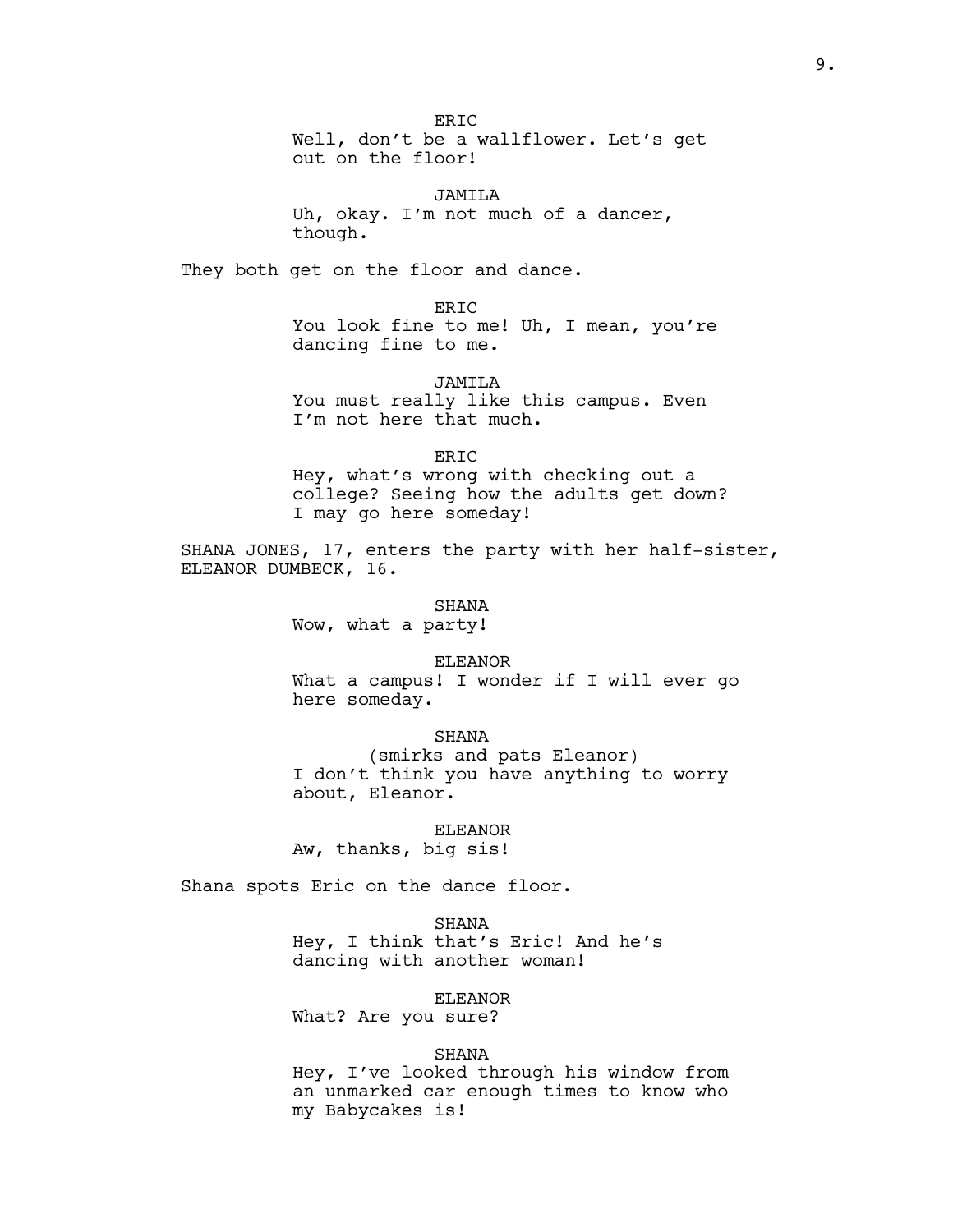# ELEANOR

(sarcastically) Gee, how could he have turned you down?

SHANA I know, right? She's tall and black, just like me!

## ELEANOR

Correction. You're only half-black. And you're a giant!

SHANA It should still even out, though. Quiet, he's coming this way.

ERIC

Shana, Eleanor, what are ya'll doing here?

# ELEANOR

We'll ask the questions, you homewrecker! (to Shana) Uh, what are we doing here?

Shana directs their attention to an above sign, which reads:

"DUMBECK HALL"

BACK TO THE PARTY

#### SHANA

Our dad bought this hall. We're helping him out. What are you doing here?

ERIC

I'm helping out my mom! She's a teacher here.

#### ELEANOR

Then why are you getting all hot and sweaty with that woman out there, huh?

# **SHANA**

Yeah! I can't believe I ever fell in love with you.

## ELEANOR

Yeah, same here!

Eric and Shana look at Eleanor.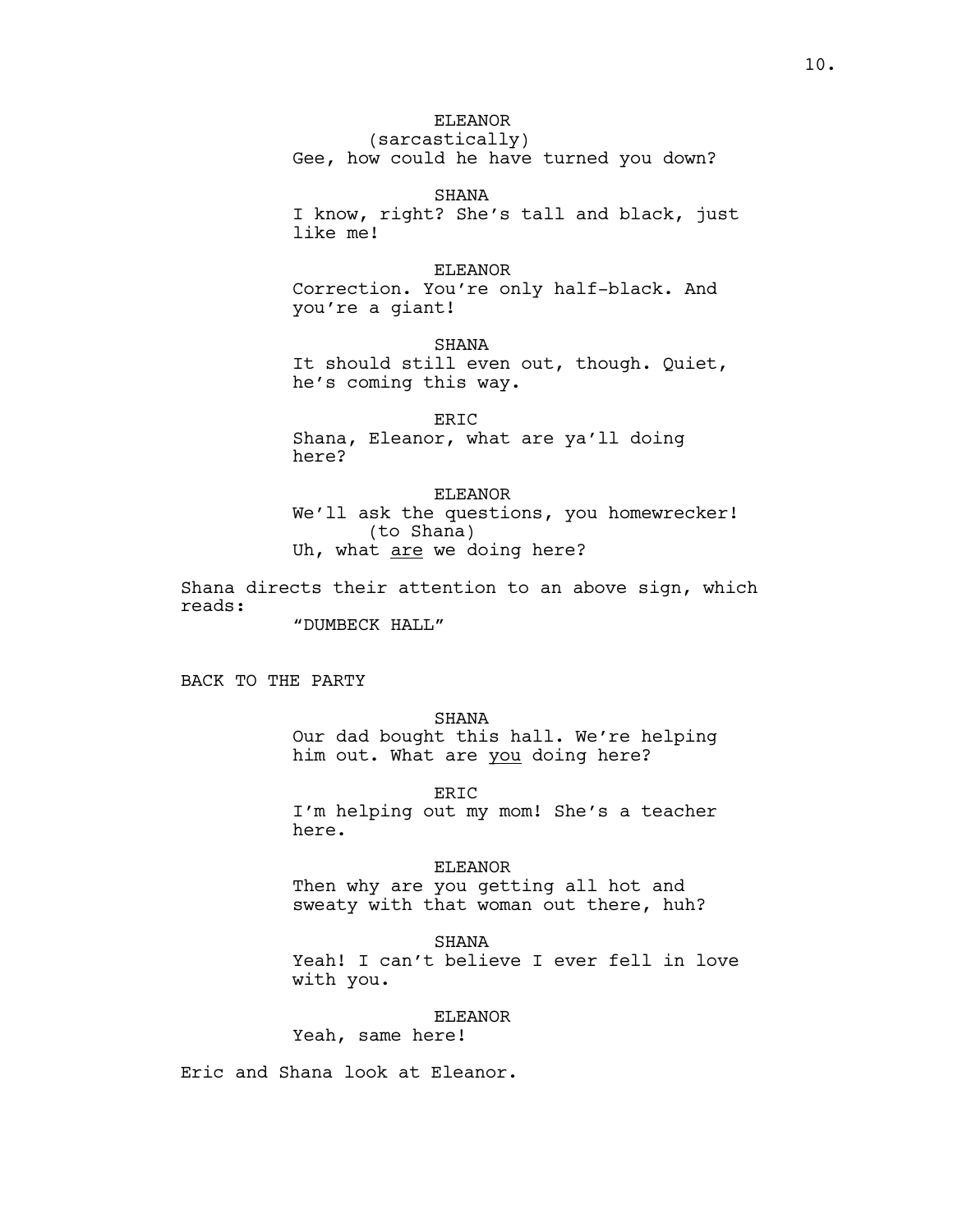ERIC Look, that woman's name is Jamila, and we were just dancing, that's it.

SHANA So it's okay if I tell Berniece what I saw?

ERIC Hell no, she'd kill me! I'm just saying it's not what you think.

ELEANOR And is it what  $I$  think?

ER<sub>TC</sub> Nothing's what you think, Eleanor.

Eric walks away.

#### ELEANOR

(hollers) Well, it better not be! Now get outta here, you Jezebel! (to Shana) Told him!

Eleanor smirks. Shana rolls her eyes.

INT. TIMMY'S PLACE - DAY

Eric and Billy sit at a table and eat. Billy is wearing his usual outfit. Eric wears a suit and tie, with his hair laid down.

> BILLY What's with the suit, Eric? Are you going on trial?

ERIC It's what all the mature people wear, William.

BILLY You don't have to wear a suit to be mature.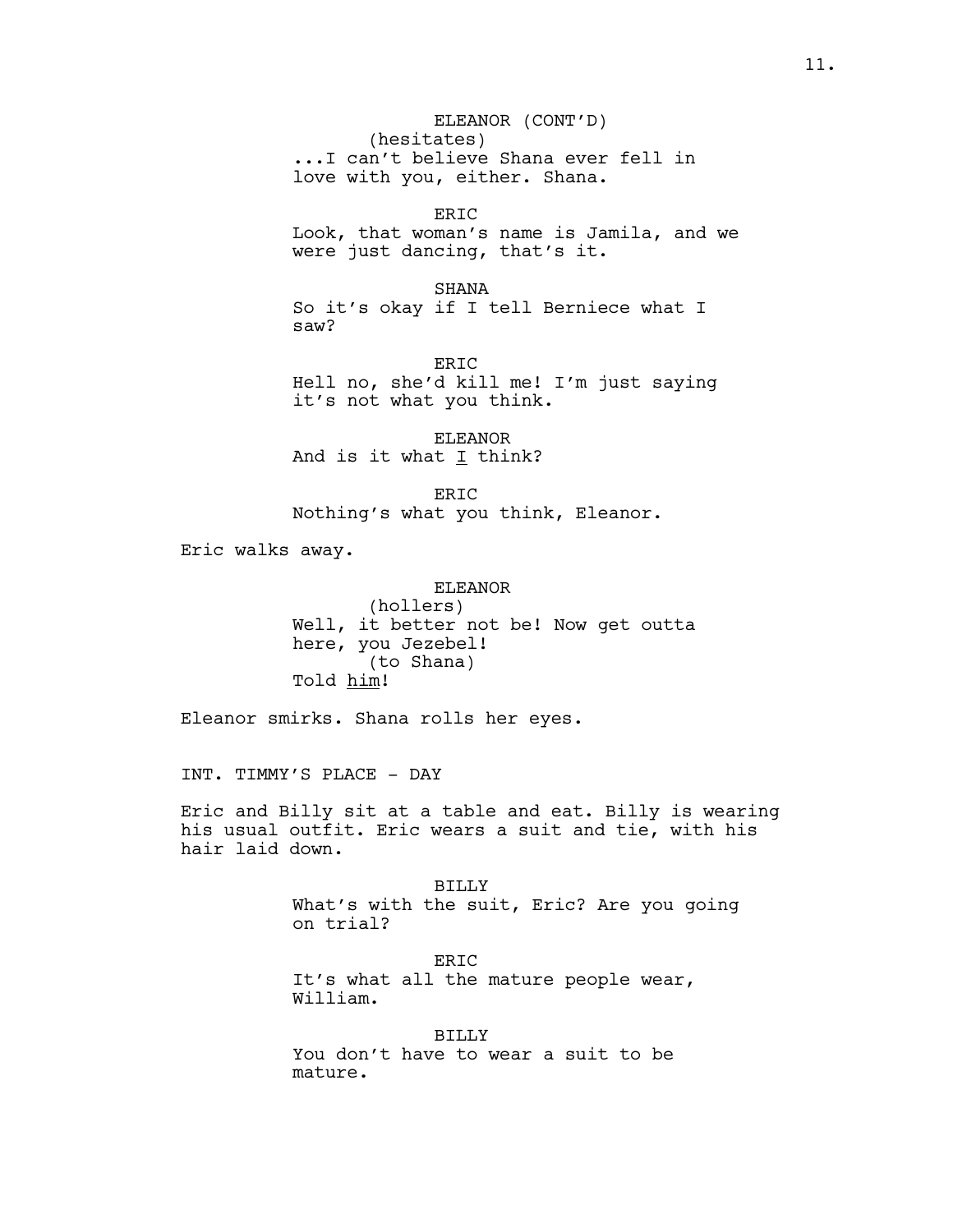(snooty laugh) I think I know a little more about college folk than you, alright?

SFX: Billy's phone RINGS. Billy hits a button on the phone, and the ringing STOPS.

> ERIC (CONT'D) You're not gonna answer that?

BILLY It's just Sharon. I'll talk to her later.

ERIC Why, did you quys have an argument or something?

BILLY

No, I'm just giving her space. You see, when you decide to date your baby mama, you gotta take it slow.

ERIC You're an inspiration to us all.

Eric looks over his shoulder and back to Billy.

ERIC (CONT'D)

Excuse me.

Eric gets up and leaves. Billy fidgets with his phone while looking around.

> BILLY (sotto voce) Did I miss any calls? Let's see. Oops, I mis-dialed.

He puts the phone up to his ear.

BILLY (CONT'D) Sharon! Sorry, I must have dialed you by accident. Oh, you called? I must have missed it!

Eric walks over to Jamila, who sits with her friends MARTY O'DELL and GINA RICHARDS, both in their 20's, and who are a football-player-and-cheerleader couple.

ERIC

Jamila!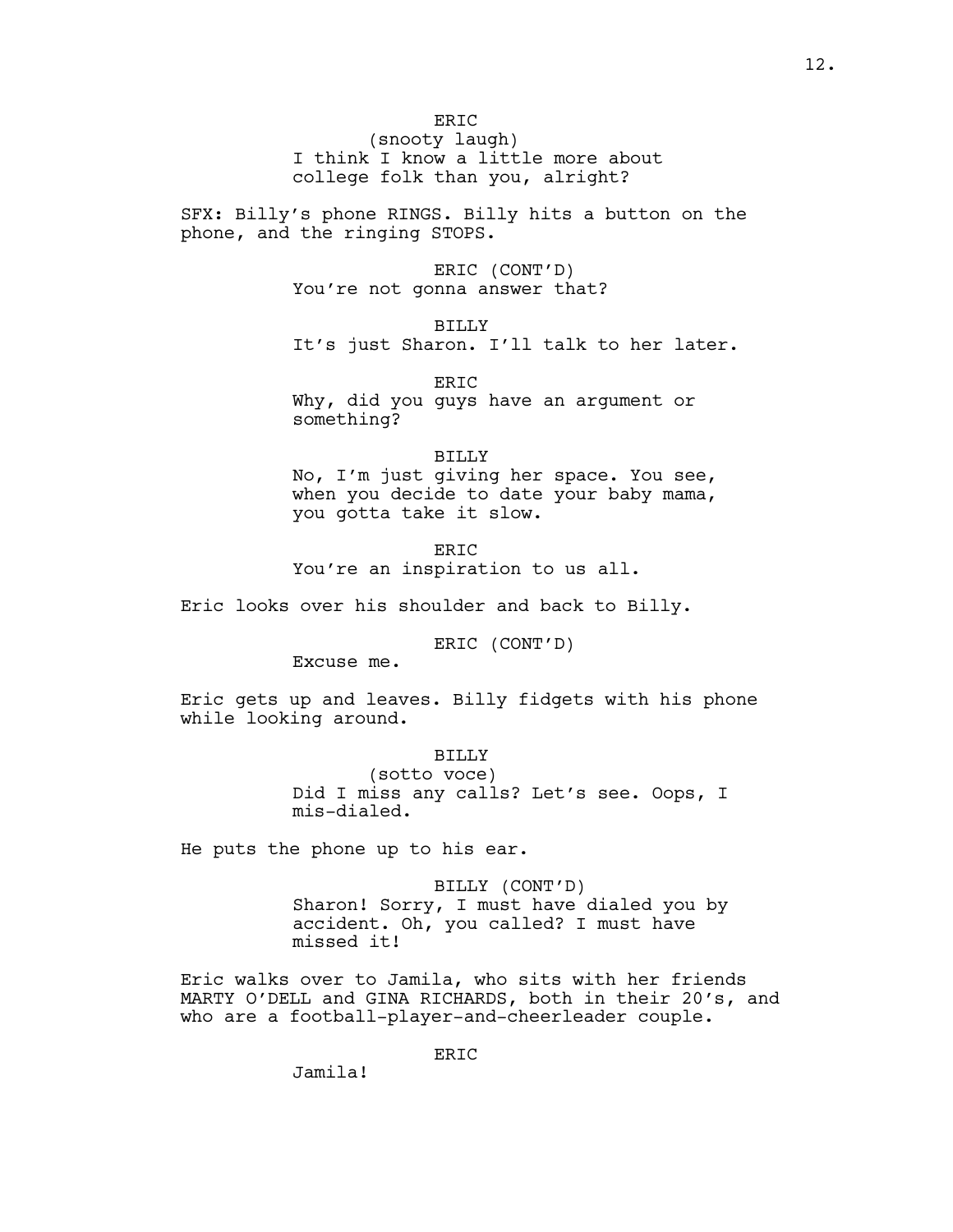# JAMILA

Eric, you're looking pretty dapper!

ERIC Thank you. What are you doing here?

JAMILA Me and my friends were in the area, and we wanted some Timmy's.

ERIC

You wanted some Timmy's?

TIMMY ROBERTS, the owner, walks past them with some dishes.

#### TIMMY

Even I don't want any Timmy's.

## ERIC

So what are you fine people doing after that?

# JAMILA

We gotta run some errands. Then we might check out the basketball game at school tonight.

#### ERIC

Hey, I was thinking of going to that. If I see you there, I'll introduce you to my, uh, woman, Berniece.

GINA

Well, we won't be there right away. A new episode of "Turtleman" is coming on.

ER<sub>TC</sub> "Turtleman"? That kids' show?

Marty approaches Eric.

MARTY What's wrong with "Turtleman"?

Eric turns around to Marty and looks up at his 6'5", bulky frame.

> ERIC Uh, nothing at all! Why, I like the aesthetics and the writing.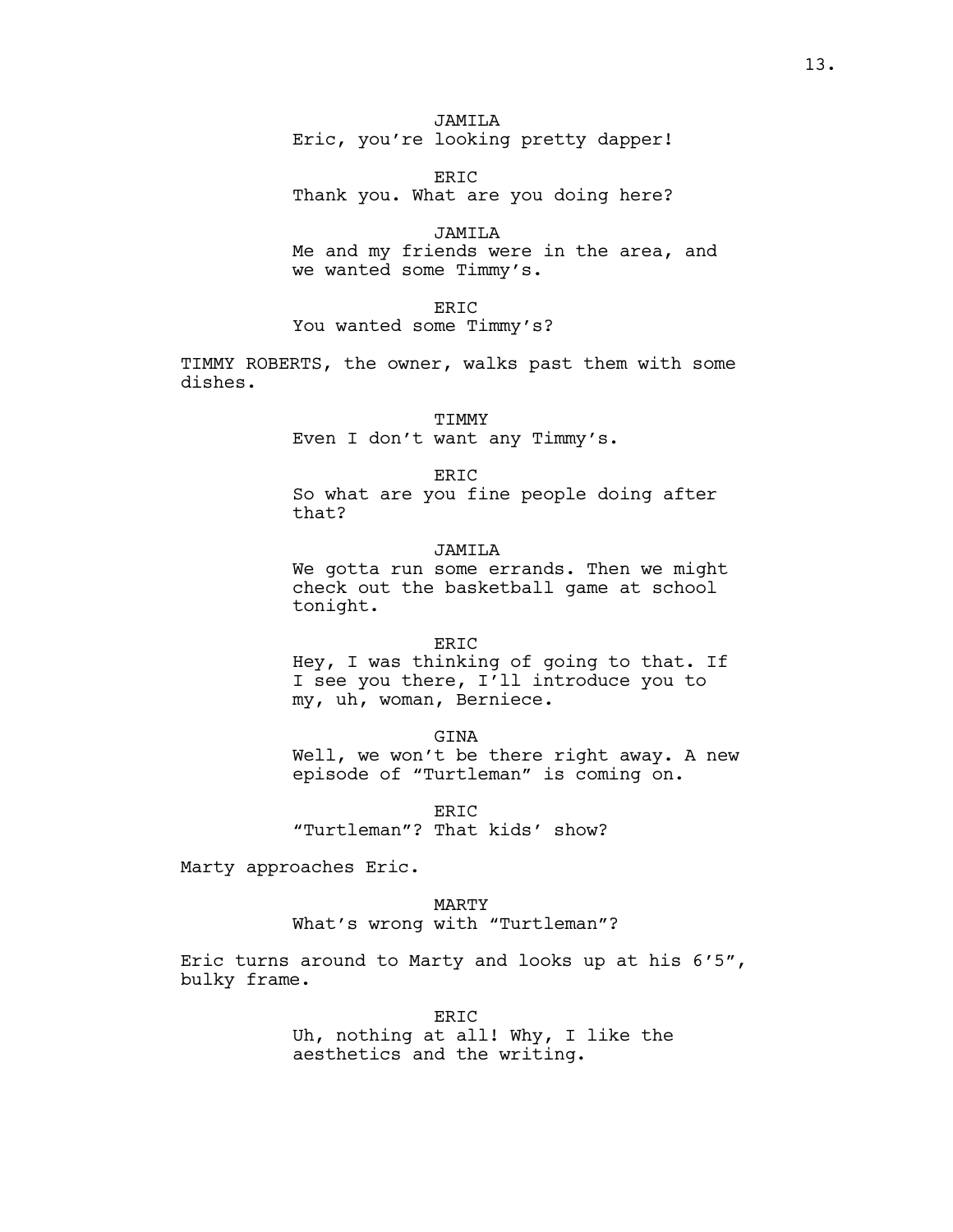MARTY Really? I like the cool way he flies through the air!

Billy continues on the phone with Sharon.

BILLY So why don't we see who can go the longest without contacting each other? (pause) Yeah, give it a day! If I win, I go on top. If I lose, I go on top. Either way, you win. (chuckles) Sharon, I told you, there's nobody else. I don't cheat, man!

INT. SUBS N' SUCH - CONTINUOUS

Sharon talks to Billy while working at her sub shop in Madison, Wisconsin.

> SHARON Okay, Billy. One day. Starting now. Bye.

She hangs up the phone and walks by PAULETTA, a cashier, who speaks on the intercom.

> PAULETTA Welcome to Sub's n' Such. We're out of subs. How can I help you?

A CUSTOMER speaks from the other end.

CUSTOMER (O.S.) Uh, I have a coupon for a...

PAULETTA We don't take coupons here, sorry!

CUSTOMER (O.S.) Fine, just the number 2, please.

PAULETTA What to drink?

CUSTOMER (O.S.) Got any non-soda products?

PAULETTA Tap water. Costs extra for the cup.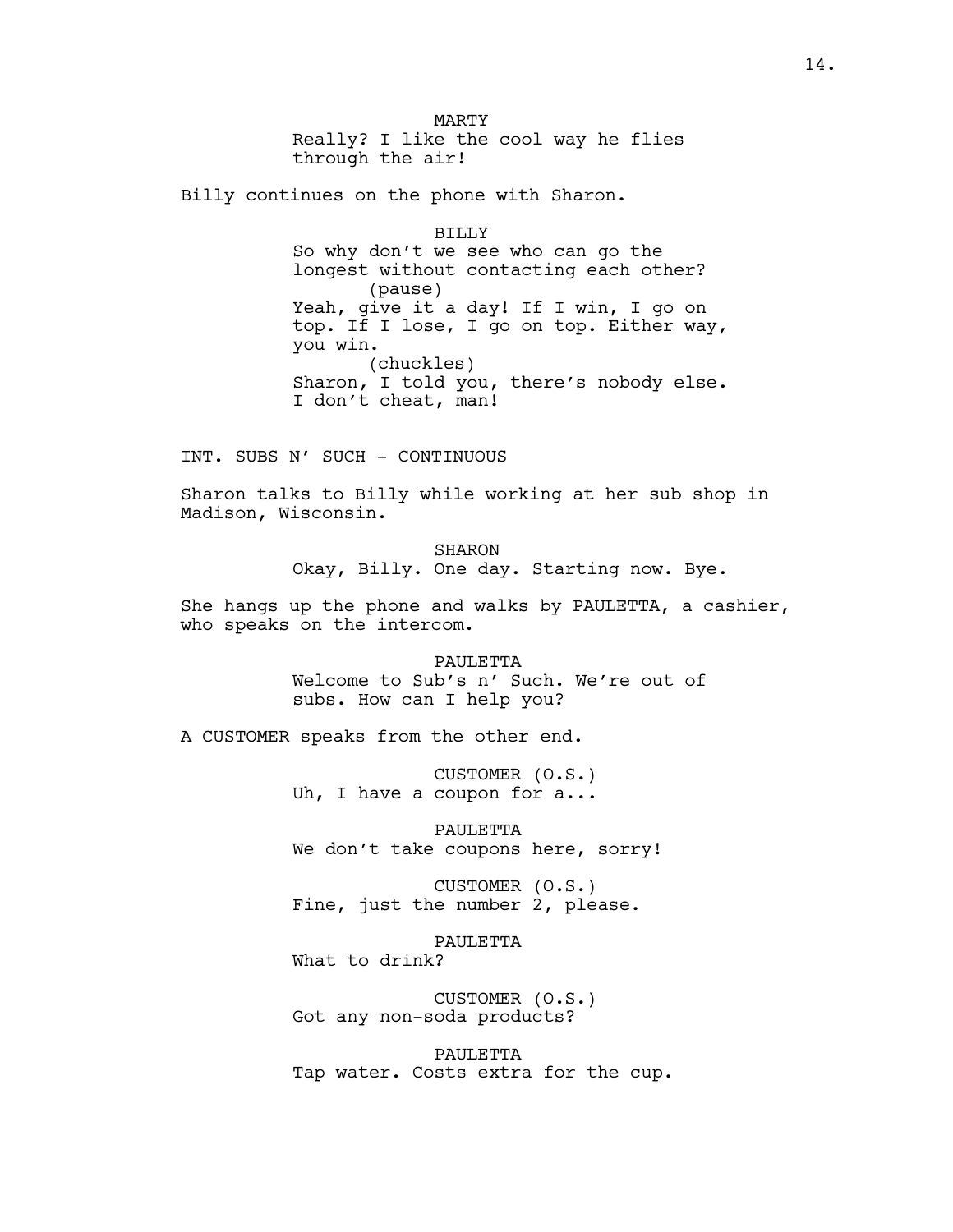Fine.

# PAULETTA

\$10.68. Our card machine is down, and we have a coin shortage, so exact change, please. Pull around. (to Sharon) How you doing, boss?

SHARON Tired and hungry.

FETUS Oh, where on earth could we possibly get something to eat? (pause) You can't see my face, but I was being sarcastic.

PAULETTA Ask Billy to bring you something.

SHARON He's still in Milwaukee hanging with his family.

Another cashier, PATTY, walks by.

PATTY And you believe him?

# SHARON

Excuse me?

### PATTY

He didn't come back in town with you? Something's gotta be up.

### SHARON

No, man! I trust my boyfriend. Let me handle him, and you concentrate on work!

# PATTY

Fine. The soda machine is broken, so we're out of drinks, too.

Sharon pauses.

SHARON So you think he's cheating?

PAULETTA Don't listen to her, boss.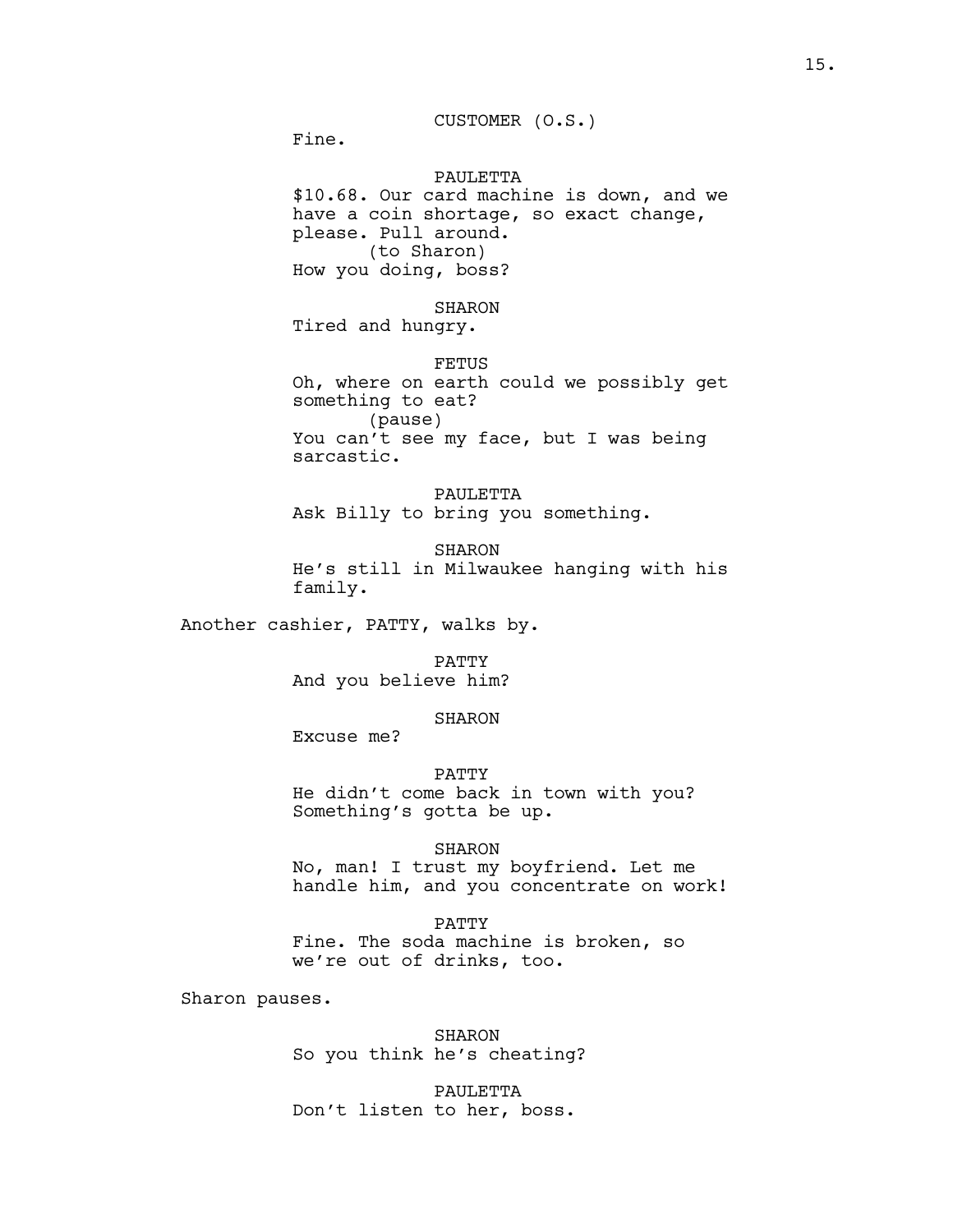# PATTY

Hey, I know a thing or two about screwing around. I got three baby daddies.

# SHARON

Four.

### PATTY

No, I went back to Mookie and had another one.

#### SHARON

But we're good! We're together all the time, we talk all the time. You have to stop us from talking all the time! In fact, we're doing a challenge to see who can go the whole day without calling each other.

PAULETTA That's cool. Whose idea was it?

# SHARON

His.

PAULETTA AND PATTY (both frown)

Ooooh.

SHARON Alright, knock it off. Get back to work, both of you.

Sharon walks to the back room. The customer yells from the drive-thru window.

> CUSTOMER Excuse me, I'm waiting for my food!

PAULETTA I'm sorry, but we're closing for lunch.

CUSTOMER What? But this is the lunch hour!

PAULETTA Exactly! See ya in an hour!

She SLAMS the window shut.

INT. BACK ROOM - SAME

Sharon enters the back room.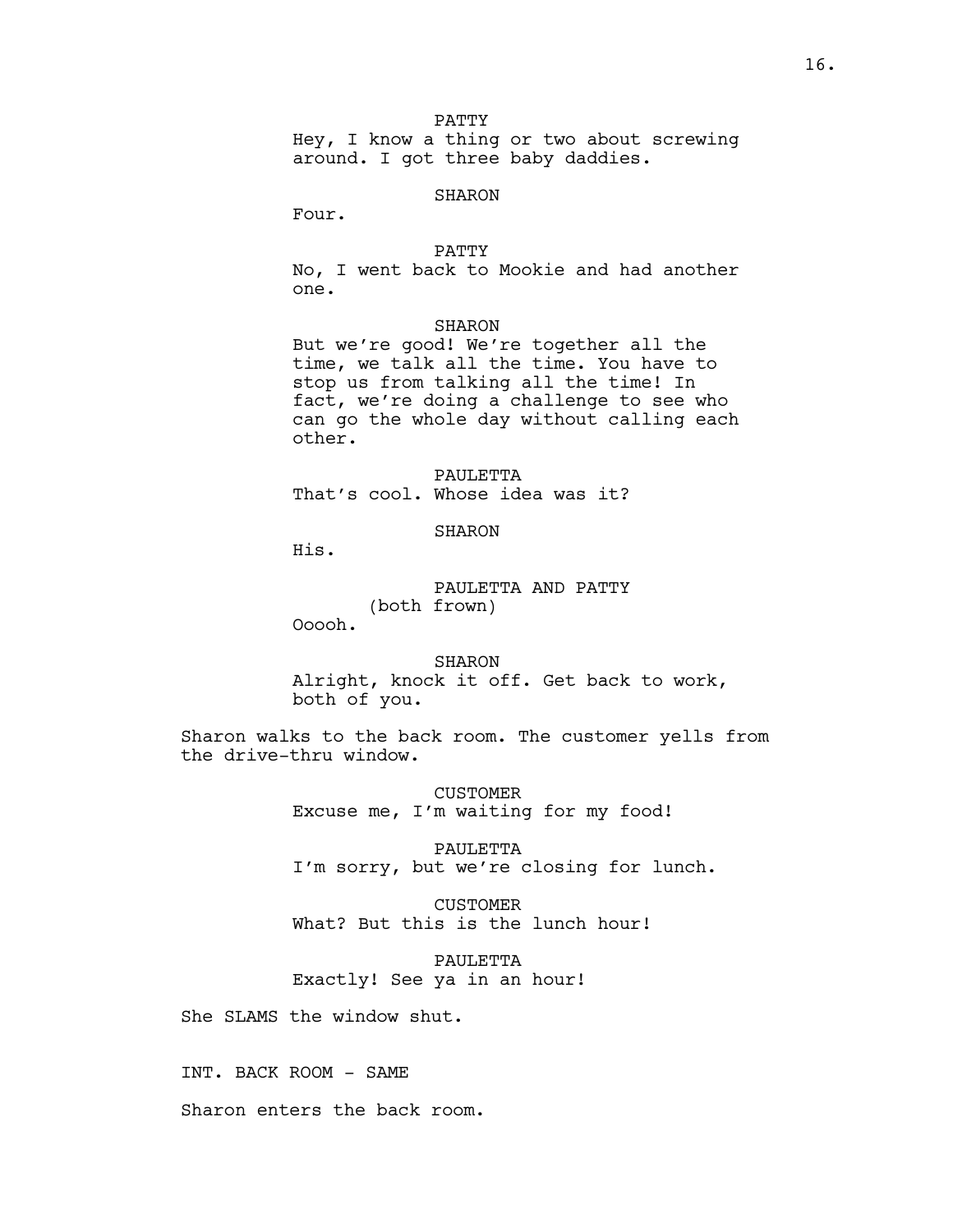**SHARON** Billy's a good guy. He wouldn't do that to me.

FETUS You know, I wouldn't mind talking to Oliver and Dr. Syd again. They were pretty cool. (pause) I got it! (to Sharon, in a spooky voice) He's cheating on you...he's cheating on you...he's cheating on you...

SHARON And I'm going back down there just to make sure!

FETUS

I love my life.

EXT. NELSON HOUSE - LATER

Eric and Berniece approach the front door.

### ERIC

It was cool to hang out with the college folks, huh?

# BERNIECE

I guess. But why did we have to go to the bank with them?

ER<sub>TC</sub>

They had to withdraw some money! And one of them was waiting for a wire transfer from her parents. Usual stuff for them.

BERNIECE

But unless you were giving me money, I didn't see any point in us going.

ERIC

Fine. I just wanted my new friends to see you.

BERNIECE What's all this about, anyway?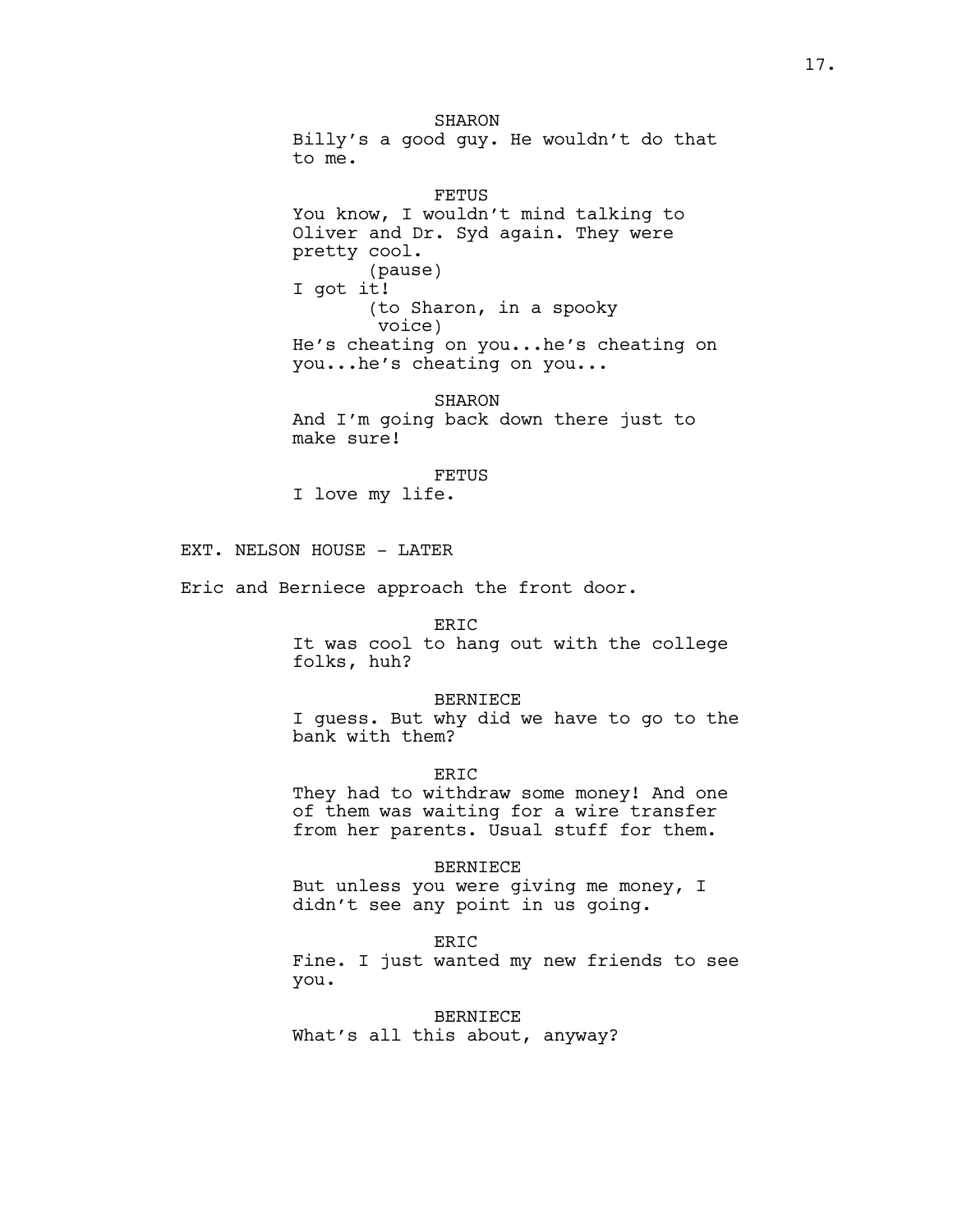ER<sub>TC</sub> Nothing. I just have a new, responsible outlook on life after meeting Jamila. Now don't worry, I'm not interested in her.

BERNIECE

I didn't say anything.

ERIC

Yeah, we're just friends, I tell ya.

BERNIECE Okay, fine! It's cool!

ERIC

(pause) Why is it cool, though?

BERNIECE That woman's grown! You're just a kid!

ERIC Well, we're not that far off in age! I'll have you know I'm one hell of a man!

BERNIECE Alright, alright, any cougar would be crazy not to chase after you.

ERIC That's all I'm saying.

They kiss each other.

ERIC (CONT'D) I'll see you later for the game.

BERNIECE Hey, what about the Homecoming Dance? I have to pick out a dress.

ERIC

(sighs) Oh yeah. I'll let you know tonight.

Eric enters the house.

ERIC (CONT'D) "Just a kid"? (scoffs) I ain't nobody's kid!

CYNTHIA McNAIR, the maid, walks by with a bag of groceries and pulls out a box of cereal.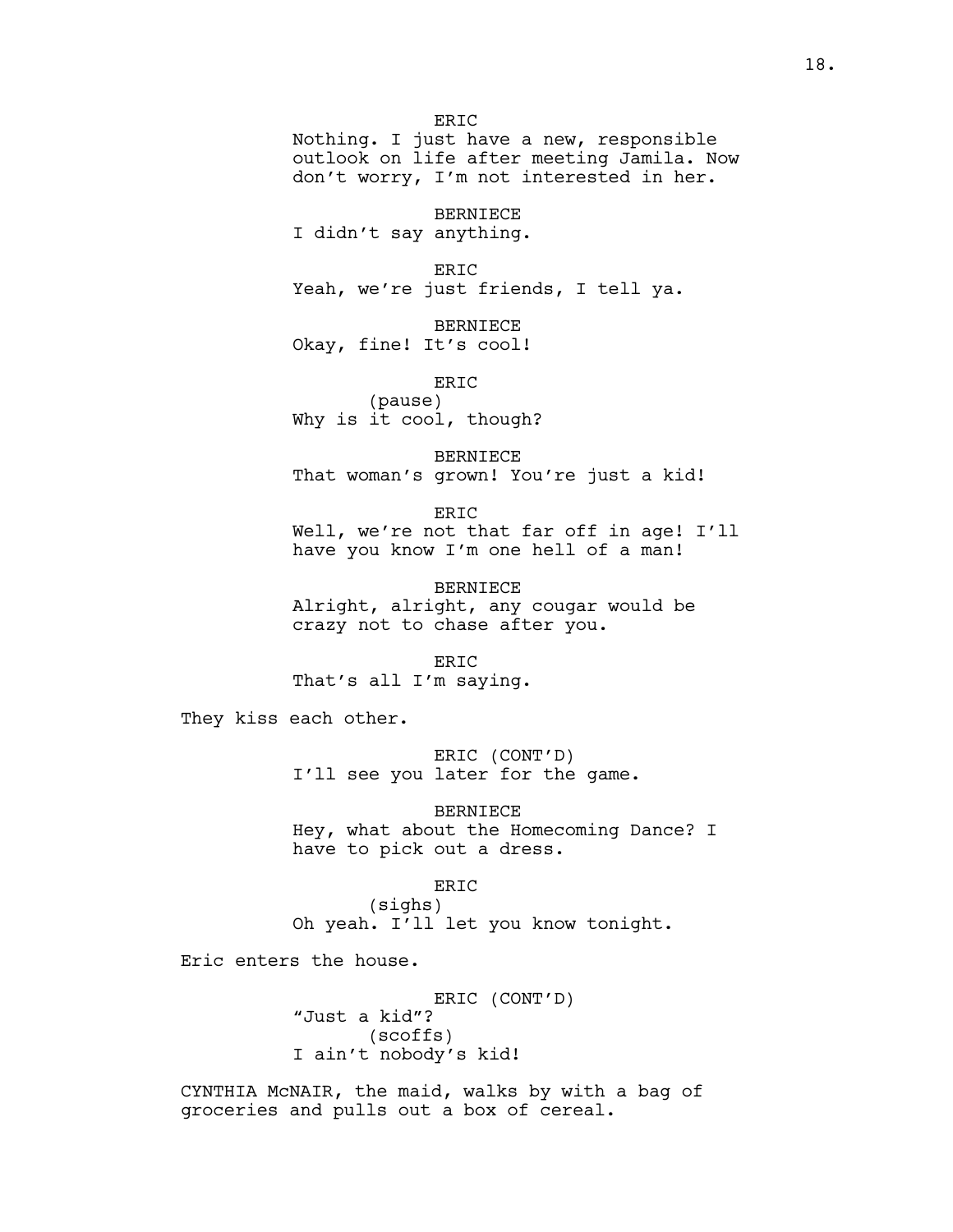**CYNTHIA** Does that mean I can take back this box of Froot Loops?

Eric pauses.

# ERIC

If you must.

# CYNTHIA

Okay.

Cynthia places the box on the dining room table. They both exit in opposite directions.

> CYNTHIA (O.S.) (CONT'D) I wonder if there's a toy in that box.

ERIC (O.S.) Let me get that toy first.

They both swiftly return to the box, then tug at the box and ARGUE with each other. Matt walks in.

**MATT** 

Hey! Hey!

Eric and Cynthia STOP. They fix their composures, put the box down, and walk away. Matt picks up the box.

> MATT (CONT'D) Messin' with my Froot Loops. They're filled with fruity goodness.

INT. TIMMY'S PLACE - LATER

Sharon enters the restaurant and approaches Timmy.

TIMMY

Sharon, my favorite out-of-town customer! You want your usual three number #8 combos?

SHARON Oh yeah. You know I'm eating for two.

FETUS

Yeah, right.

SHARON By the way, is your son's pet duck upstairs?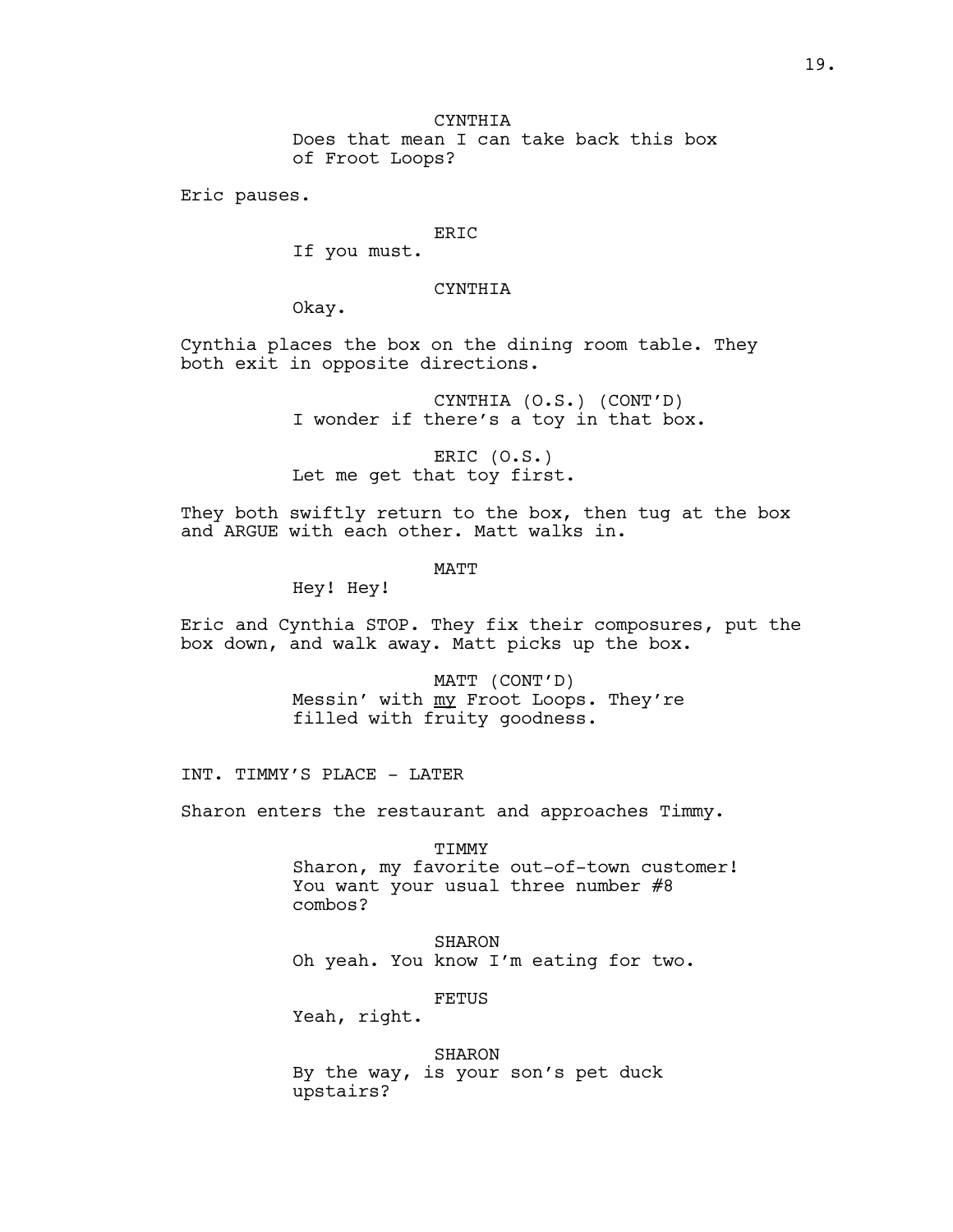**TTMMY** I think so, but what do you want with him?

Sharon pauses.

SHARON You know, I have no idea!

FETUS Mind your business, lady!

INT. NELSON HOUSE - LIVING ROOM - LATER

Eric, still with his hair slicked back, sits and watches TV. His tie is loosened, and his collar is unbuttoned. Billy, wearing a jogging suit and a headband, runs downstairs.

> BILLY I went five hours without talking to Sharon!

ERIC Do you mind? I'm watching this show on investments.

BILLY Yeah. I'll be at the gym.

ERIC Don't use up all the cold water for your shower.

### BILLY

Whatever.

Billy exits.

SFX: Cell phone RINGS.

ERIC (answering it) Good afternoon.

INTERCUT - TELEPHONE CONVERSATION

BERNIECE "Good afternoon"? That's new.

ERIC

Not really.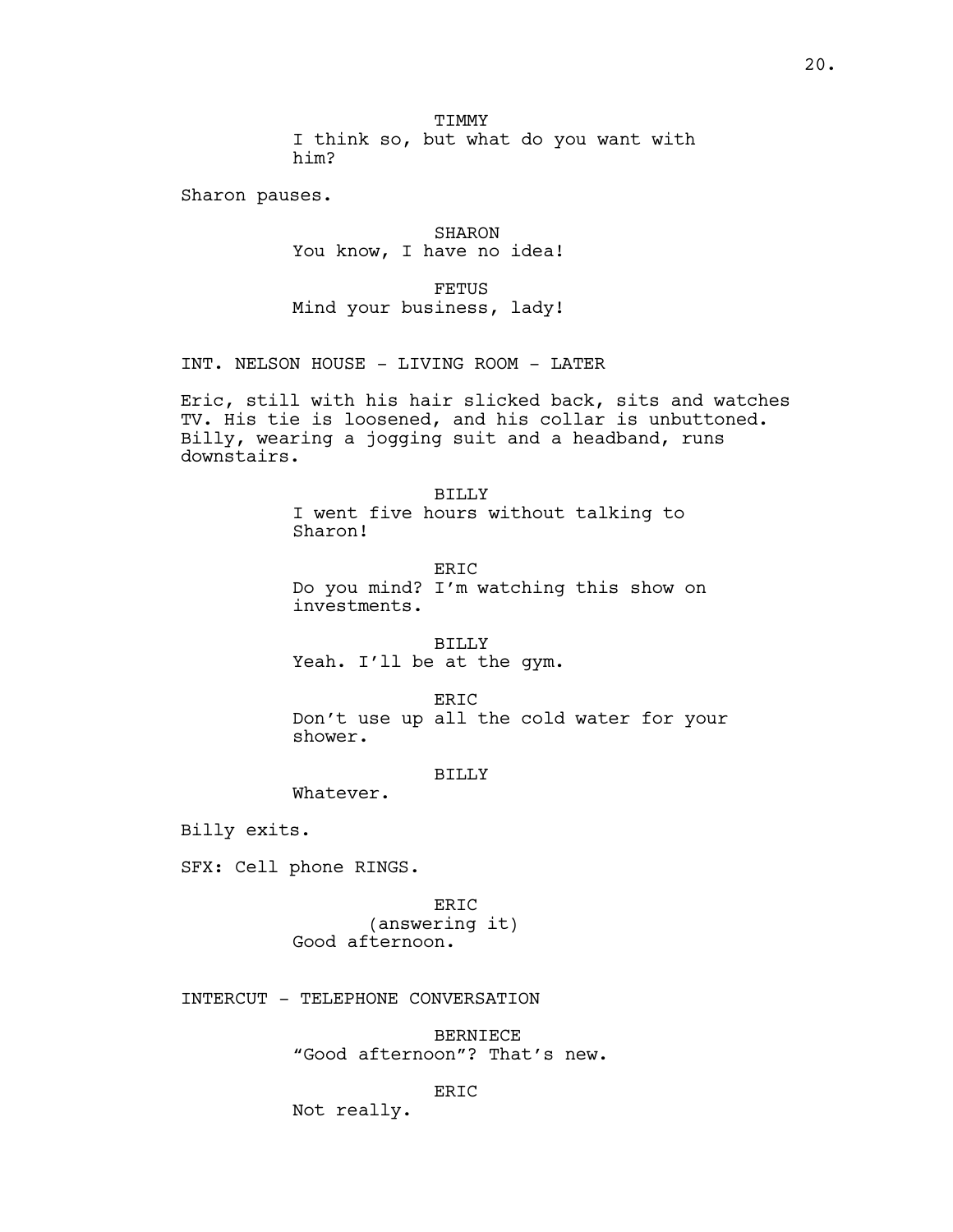BERNIECE Anyway, are we gonna go to the Homecoming Dance?

ERIC I don't know. It sounds so immature.

#### BERNIECE

Mmmm.

ERIC What about you?

# BERNIECE

I don't care.

ERIC Oh. In that case, let's skip it.

BERNIECE Oh, Eric, you're so boring!

ERIC

What?

BERNIECE And I'm really not liking this new side of you!

ERIC But you said you didn't care!

### BERNIECE

And you agreed with me! Why don't you hang out with your grown-up friends?

She hangs up. Eric GRUNTS frustratingly. Rhonda enters.

RHONDA Trouble in paradise again?

ERIC Just walked into another trap.

RHONDA Aw, you two will be okay.

ERIC But she trips over the smallest things! I wish she was more mature!

RHONDA Like who, Jamila?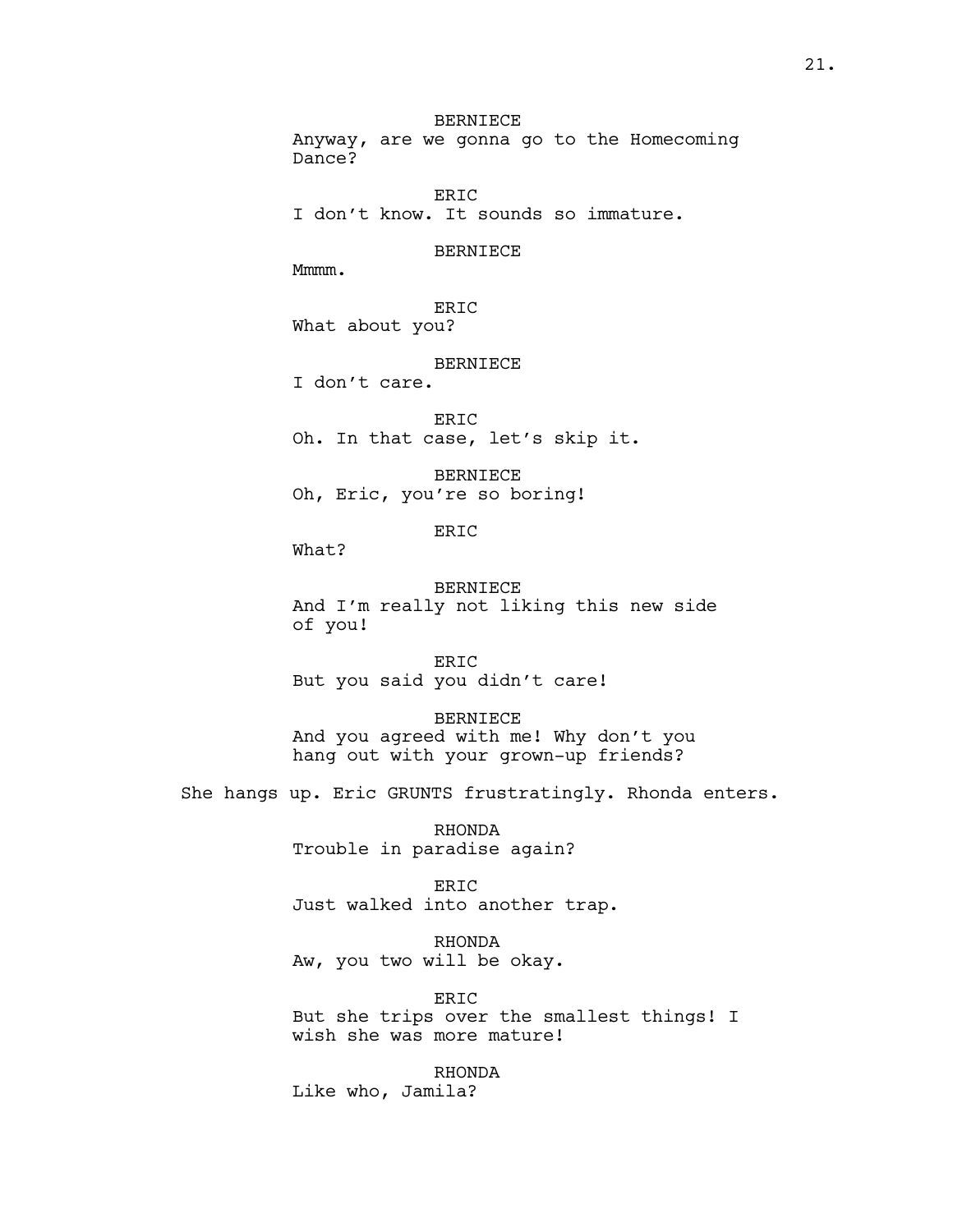I didn't say that. But she is a grown-up, and at least they don't act all crazy!

EXT. NELSON HOUSE - SAME

Billy drives away in his car. Parked on the other side of the street, a few steps away, is Sharon in her car. She looks out the window with binoculars. Also in the car are OLIVER DUCK and his friend, DR. SYD the mole.

> SHARON There goes Billy. Let's follow him, guys.

Just like Sharon's fetus, Oliver speaks telepathically throughout.

> OLIVER Good, 'cause we've been sitting here for hours!

**FETUS** Oh, calm down. Like you had anything else to do.

OLIVER It's the principle of it.

Dr. Syd SQUEAKS.

OLIVER (CONT'D) (to Dr. Syd) Oh, you always agree with him!

INT. GYM - LATER

Sharon, Oliver, and Dr. Syd walk in the front entrance. Sharon and Dr. Syd wear trenchcoats and dark sunglasses. Oliver is dressed as his FRESH D alias: dark sunglasses, leather jacket, and doorag.

> SHARON Okay, guys, I think I saw his car out in the parking lot.

OLIVER/FRESH D (to the fetus) Dang, bro! We wouldn't have lost him if your mom didn't start chasin' that ice cream truck!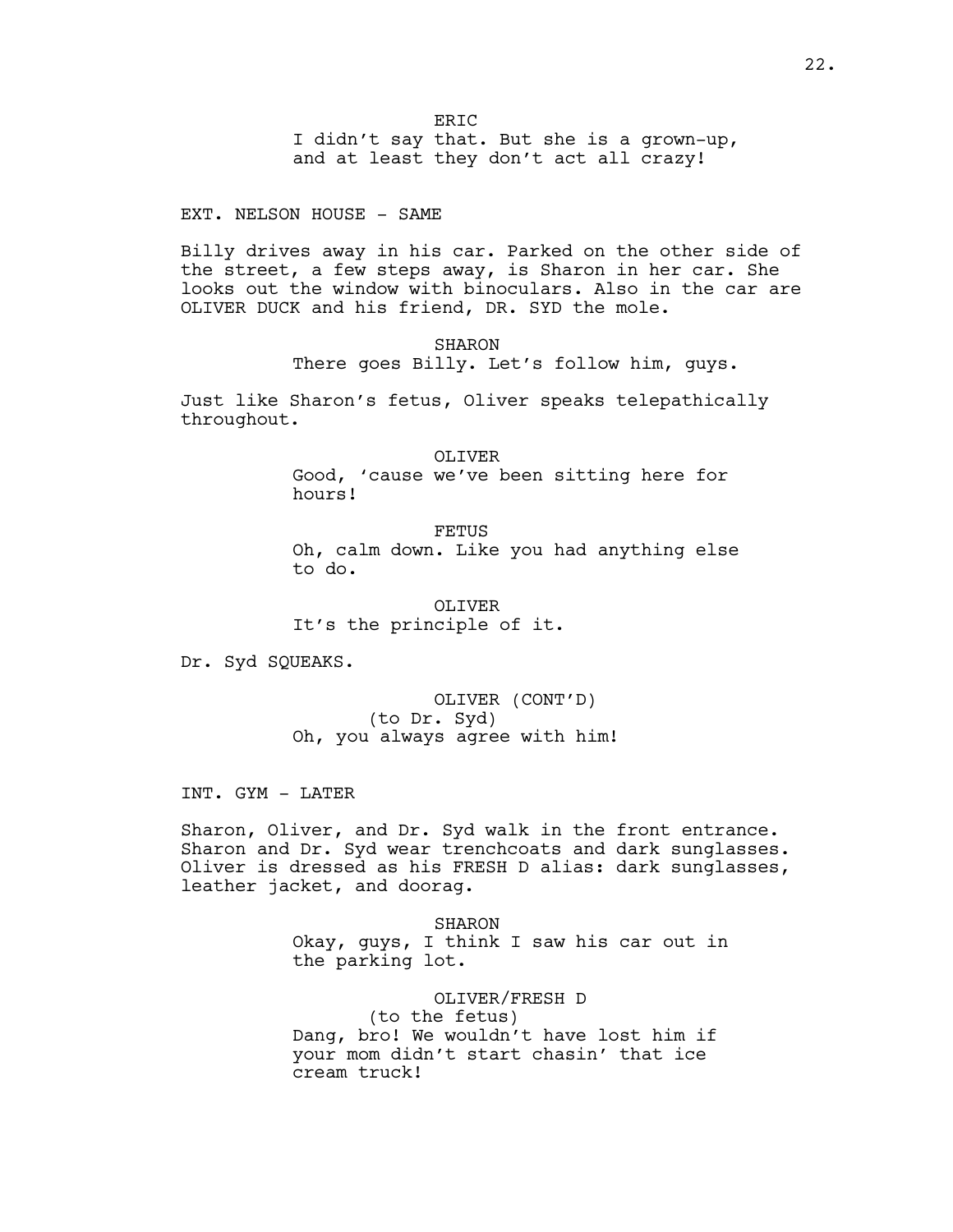FETUS Hey! We haven't eaten in over an hour!

Dr. Syd SQUEAKS at Oliver.

OLIVER/FRESH D Why ain't I wearin' ya'lls disguises? Fresh D don't conform to nothin'!

FETUS

"Fresh D"?

OLIVER/FRESH D Yeah, the "D" stands for "duck".

Dr. Syd SQUEAKS.

OLIVER/FRESH D (CONT'D) Yeah, well, same to you!

They sneak past the front desk with a MAN sitting behind it.

> MAN Excuse me, you have to scan your card for entry!

### SHARON

Uh, card?

MAN

Yeah, unless you're here for the Lamaze class.

SHARON No, it's not that.

MAN You're not pregnant? Oh, crap! HR is gonna get on me again!

SHARON

No, no, I am pregnant! Which way is class?

MAN Down the hall to your left.

The three walk in that direction.

OLIVER/FRESH D Cool! Maybe I can find some single chicks in there!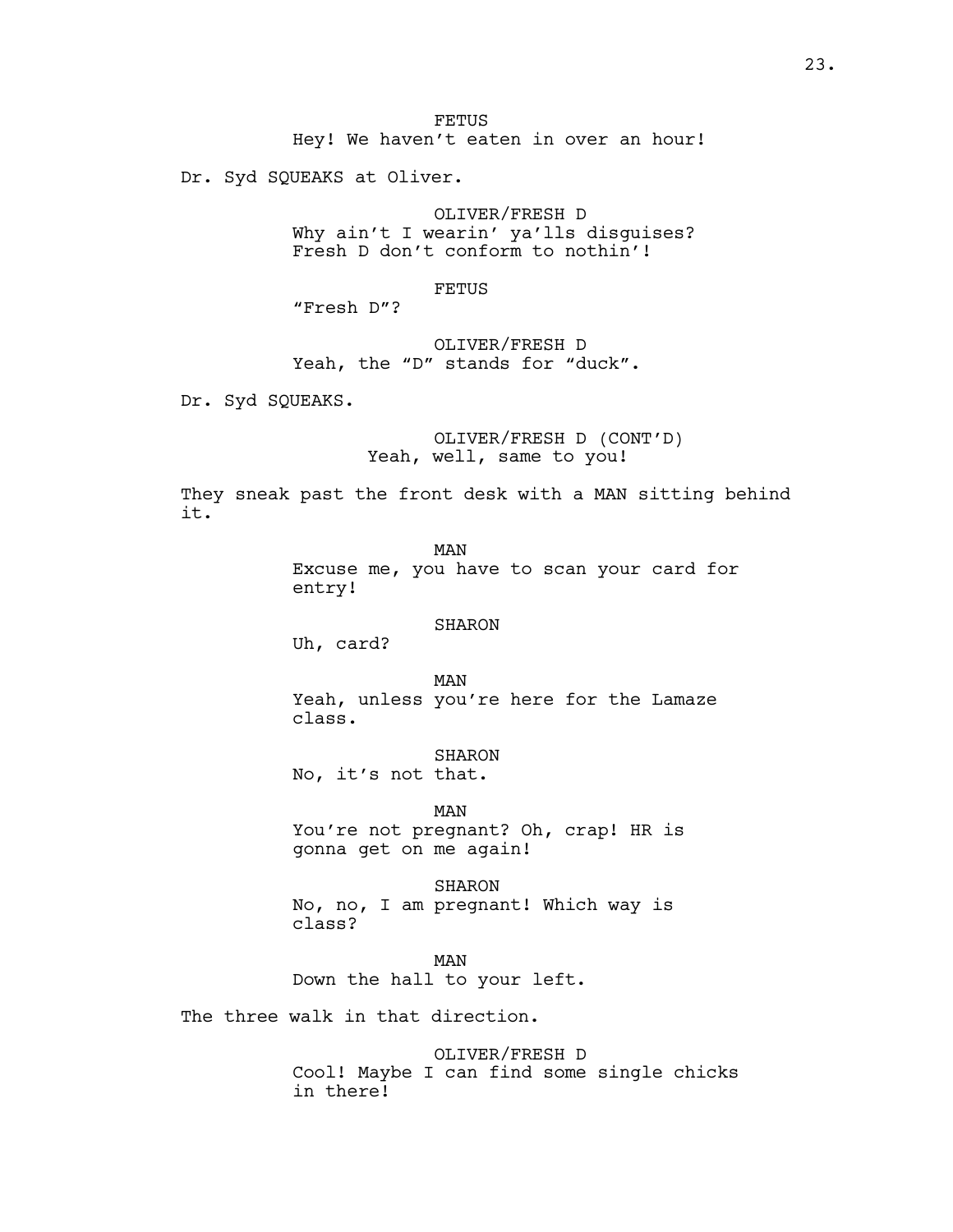**FETUS** We're not actually going there. We're looking for my father!

OLIVER/FRESH D Okay, the sooner we find him, the sooner I can look for love! Know what I'm sayin'?

#### FETUS

Not really.

INT. GYM - LATER

The three all lean against a wall with their hands in their pockets and one foot propped up.

> FETUS So why are we posed like this?

# OLIVER/FRESH D We're keeping cool, man. We can still

look for your pops and be cool.

SHARON Any sign of him, guys?

Oliver shakes his head. Dr. Syd jumps up, SQUEAKS, and points his finger at Billy, who is bench-pressing from afar.

# BILLY

(lifts up) Don't call Sharon! (lifts down, then lifts up) Don't call Sharon!

He repeats this a few times as he lifts up and down. A GUY walks up to him and looks puzzled.

> GUY Uh, I was gonna get in with you, but never mind.

The guy walks away.

#### SHARON

Look, guys! Billy's working out! Ooh, look at his arms! He's not out there cheating! He really does love me!

FETUS Good, can we go now?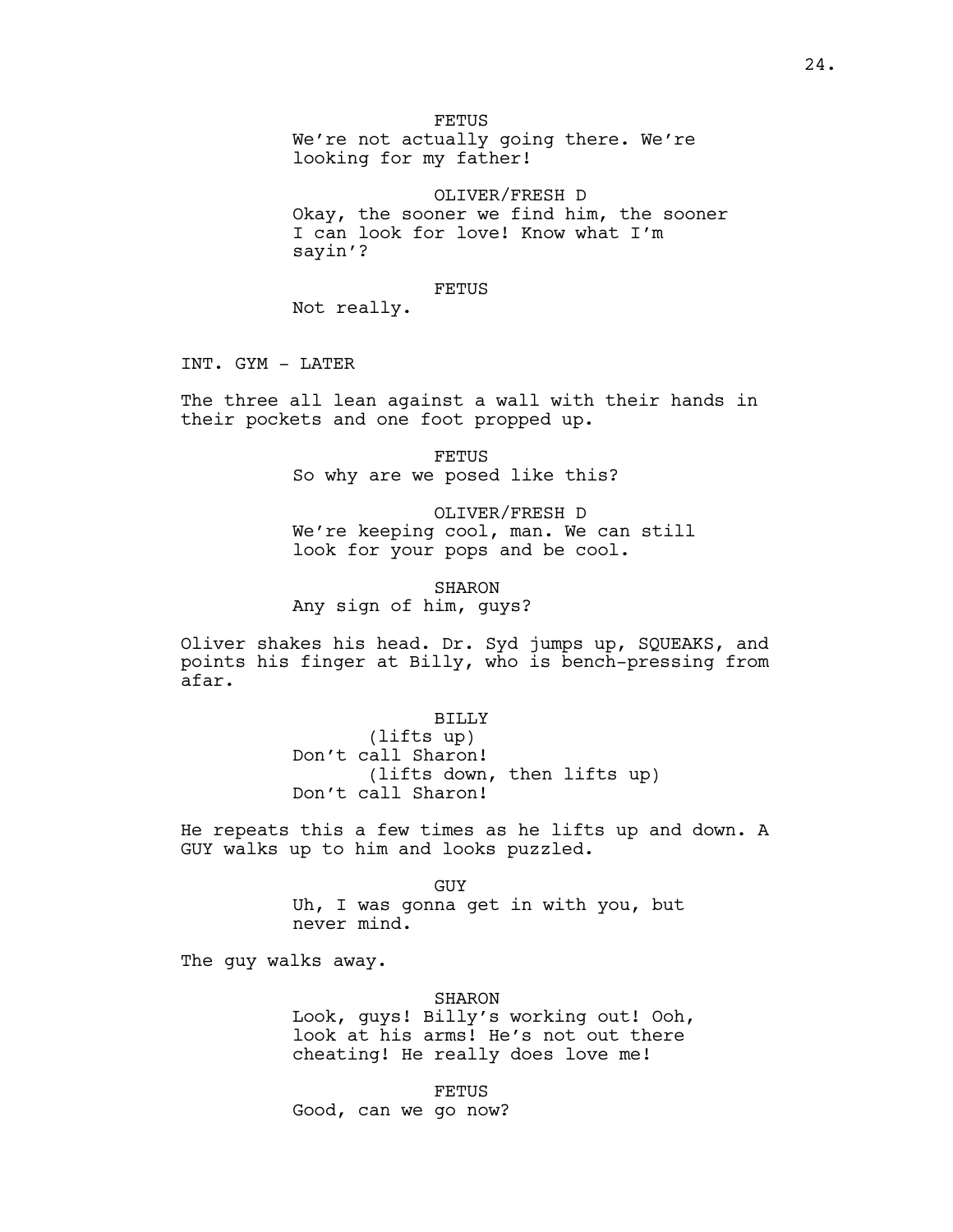OLIVER/FRESH D Cool your jets, man. There's a fine honey comin' this way!

A PREGNANT LADY approaches the three.

PREGNANT LADY (to Sharon) Hey, break's over. We gotta go back inside. I know, I hate it, too.

SHARON

But, but...

PREGNANT LADY The instructor's cute, anyway. Who's your little friend with the doorag?

SHARON That's Oliver...I mean, "Fresh D".

Oliver GASPS, then runs behind Sharon and hides.

SHARON (CONT'D) He's just a little shy.

PREGNANT LADY

Oh. Come on.

They all walk to the class.

OLIVER/FRESH D (to the fetus and Dr. Syd) I got her right where I want her!

Dr. Syd rolls his eyes.

FETUS Yeah, right, "Fresh D"! Watch this.

The fetus talks to the GIRL FETUS in the pregnant lady's stomach.

> FETUS (CONT'D) So, you come here often?

GIRL FETUS Not interested!

The fetus sighs. Dr. Syd CHUCKLES.

FETUS AND OLIVER/FRESH D (to Dr. Syd) Shut up.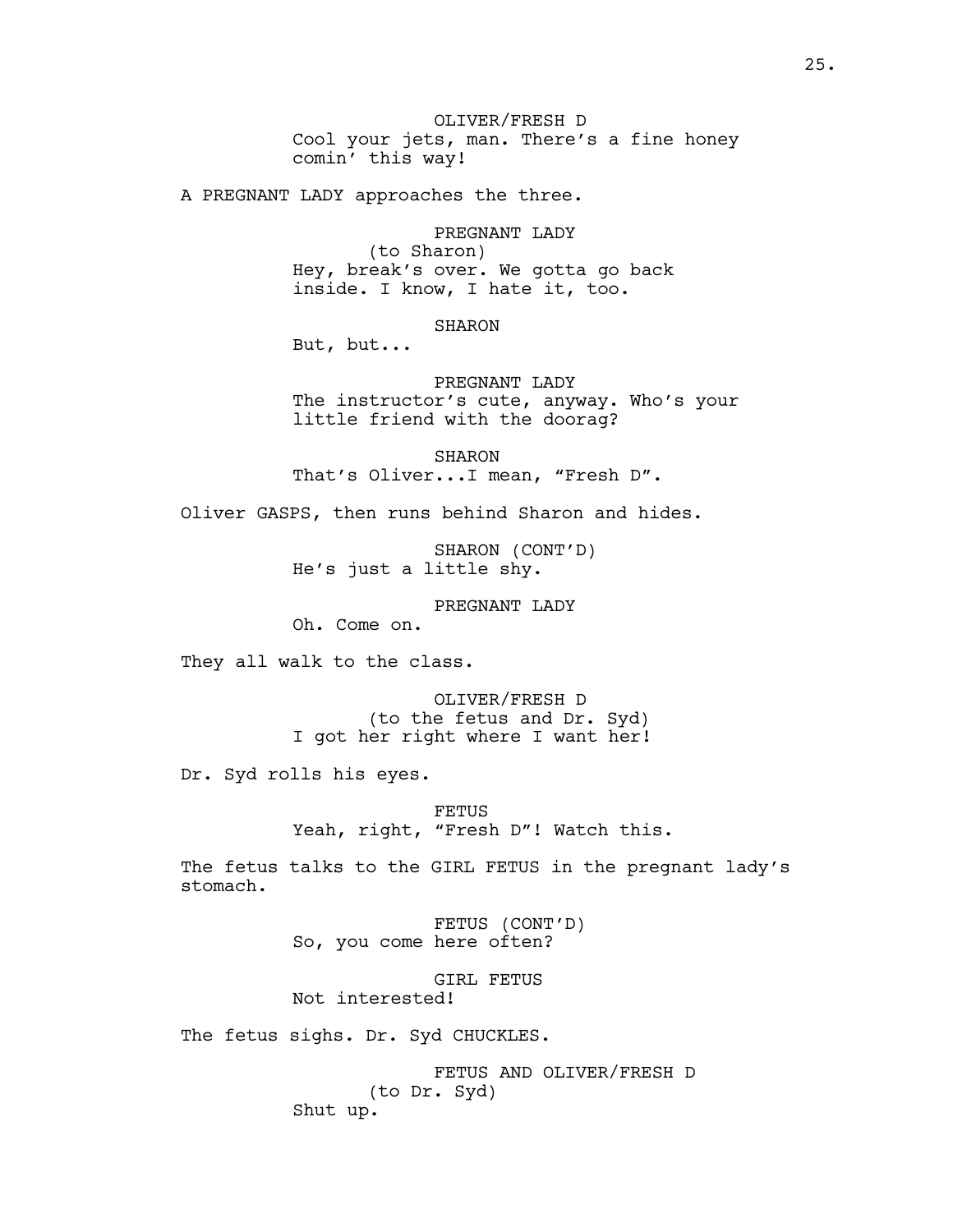EXT. NELSON HOUSE - LATER

Sharon, Oliver, and Dr. Syd approach the front door. They are no longer wearing their disguises, and Oliver is back as himself.

SFX: Sharon RINGS the doorbell.

SHARON I can't wait to see my Billy and kiss him all over his face!

FETUS I hope that's all you do! I'm not sharing my space in here!

Billy opens the door, and the three walk in.

BILLY Hey, Sharon. What are you doing here?

SHARON Just wanted to see you, honey.

BILLY Well, I hope you know this means I won the bet.

FETUS It doesn't matter after what she saw today.

SHARON It doesn't matter after what I saw today!

Sharon PAUSES in disbelief.

BILLY What do you mean?

SHARON

Nothing!

FETUS She saw you at the gym today.

SHARON I saw you at the gym today!

She quickly SLAPS her hand on her mouth.

FETUS

(to Oliver and Dr. Syd) I might be willing her a little too much.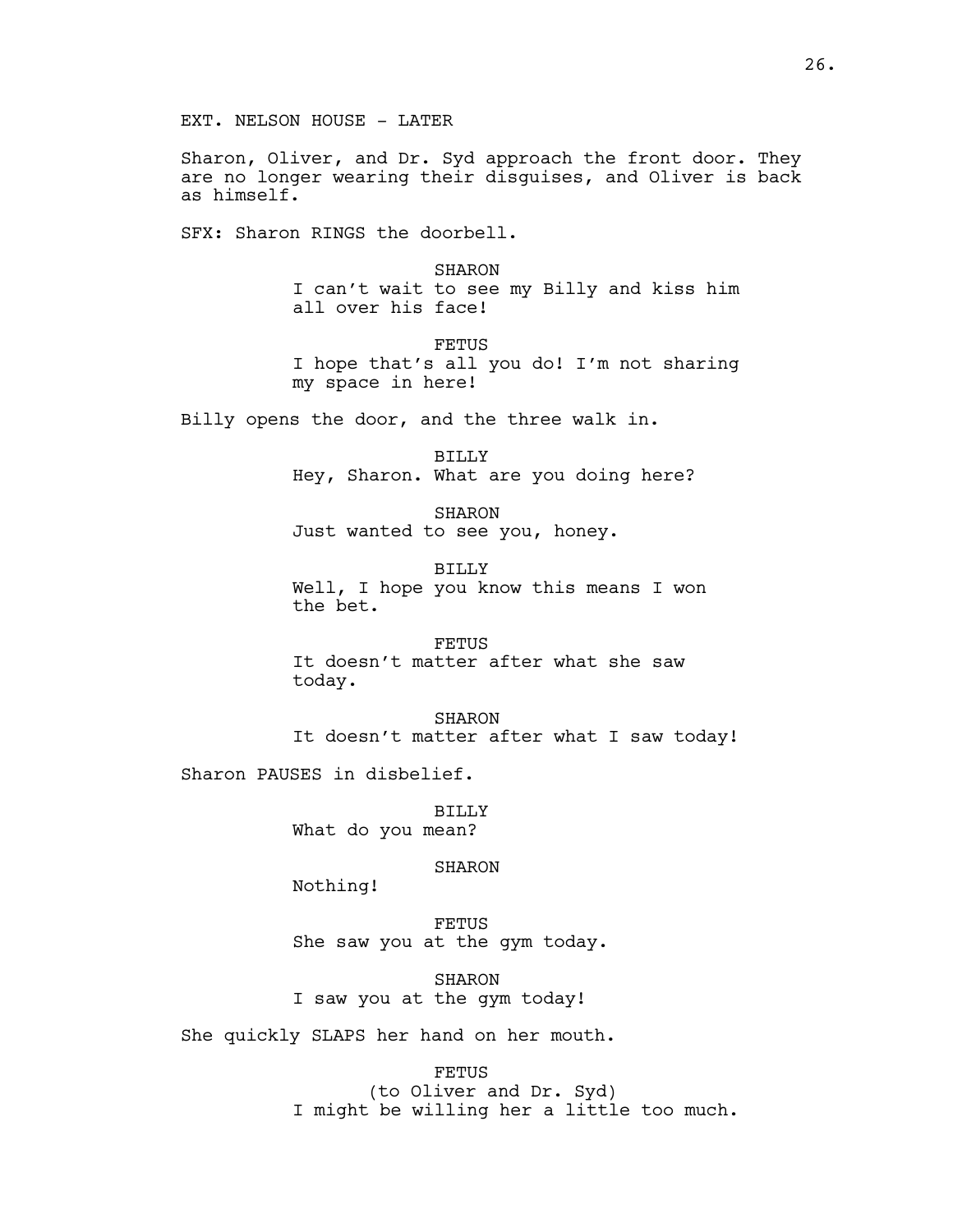# OLIVER

You think??

BILLY Why were you at the gym?

SHARON I wanted to work out.

BILLY All the way here in Milwaukee? Wait, were those you guys in those trenchcoats?

FETUS We sure weren't streakers!

## OLIVER

Shhh!

# SHARON Well, yes, but none of that matters, Billy, because I know now that you weren't cheating!

BILLY Know now? I told you I wasn't cheating!

SHARON But I had to see for myself.

# BILLY

Yeah? Well, see your way up outta here.

Billy angrily walks upstairs.

# SHARON

But Billy...!

Sharon sighs, and she exits the house with Oliver and Dr, Syd.

> SHARON (CONT'D) Well, thanks a lot, guys!

FETUS Yeah, thanks a lot!

OLIVER What? She's your mom!

FETUS

Yeah, barely!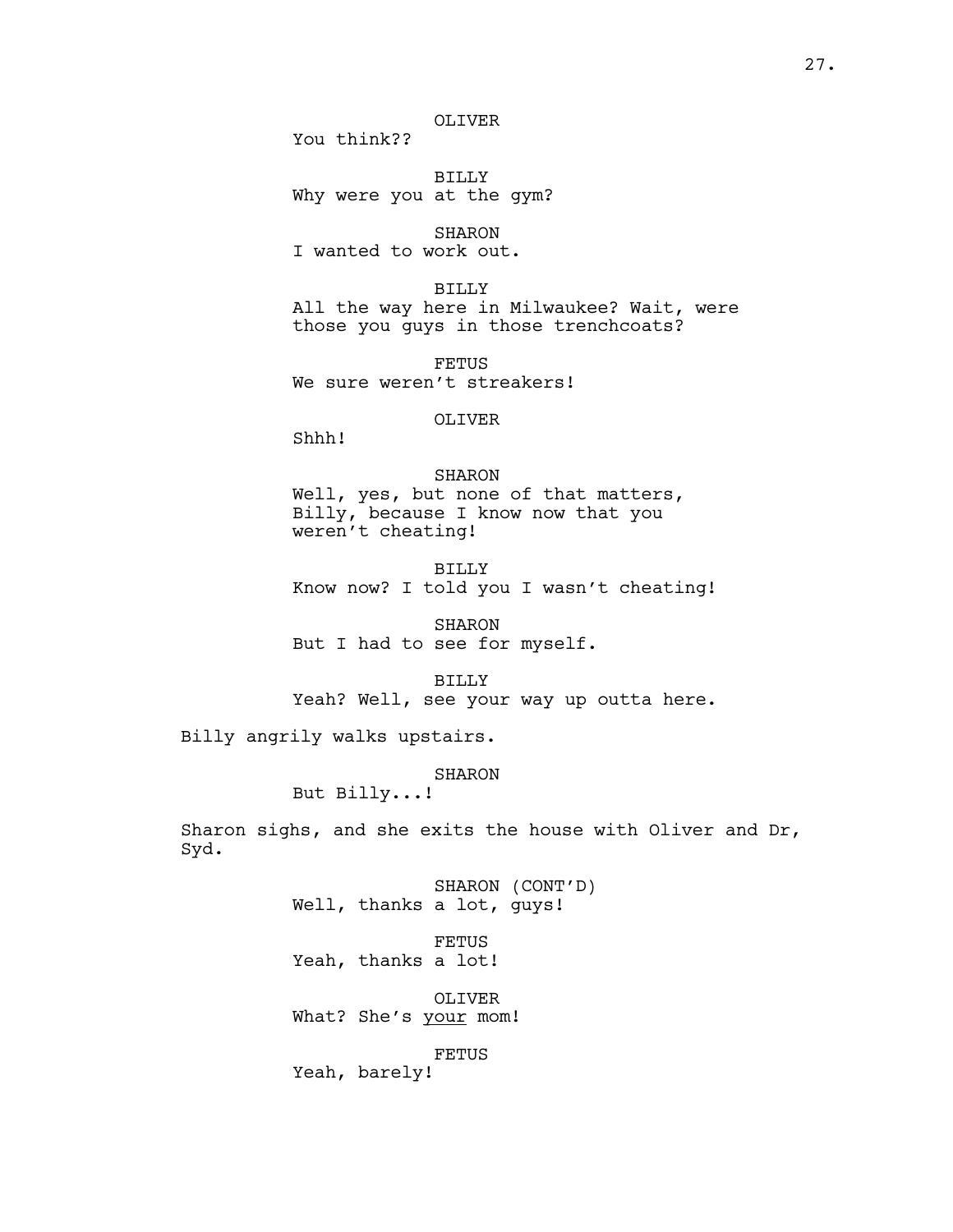OLIVER Look, don't worry about Billy. He'll be back. The fetus sighs. FETUS I'm not even born yet, and I'm already causing trouble. (pause) Cool! Teach me some more, guys! OLIVER You got it! He fist-bumps with Dr. Syd. INT. JAMILA'S HOUSE - EVENING Jamila walks to the door and opens it. Eric stands there. JAMILA Eric! What a surprise. Come in. Eric walks in. JAMILA (CONT'D) What brings you by? ERIC The game, remember? I wanted to see if you wanted to ride together. JAMILA You drive? ERIC Uh, no, I took the bus here. You'll have to drive. JAMILA Actually, I'm not really up for the game. ERIC Well, that's cool. We can always chill out here! JAMILA What about you and your girlfriend?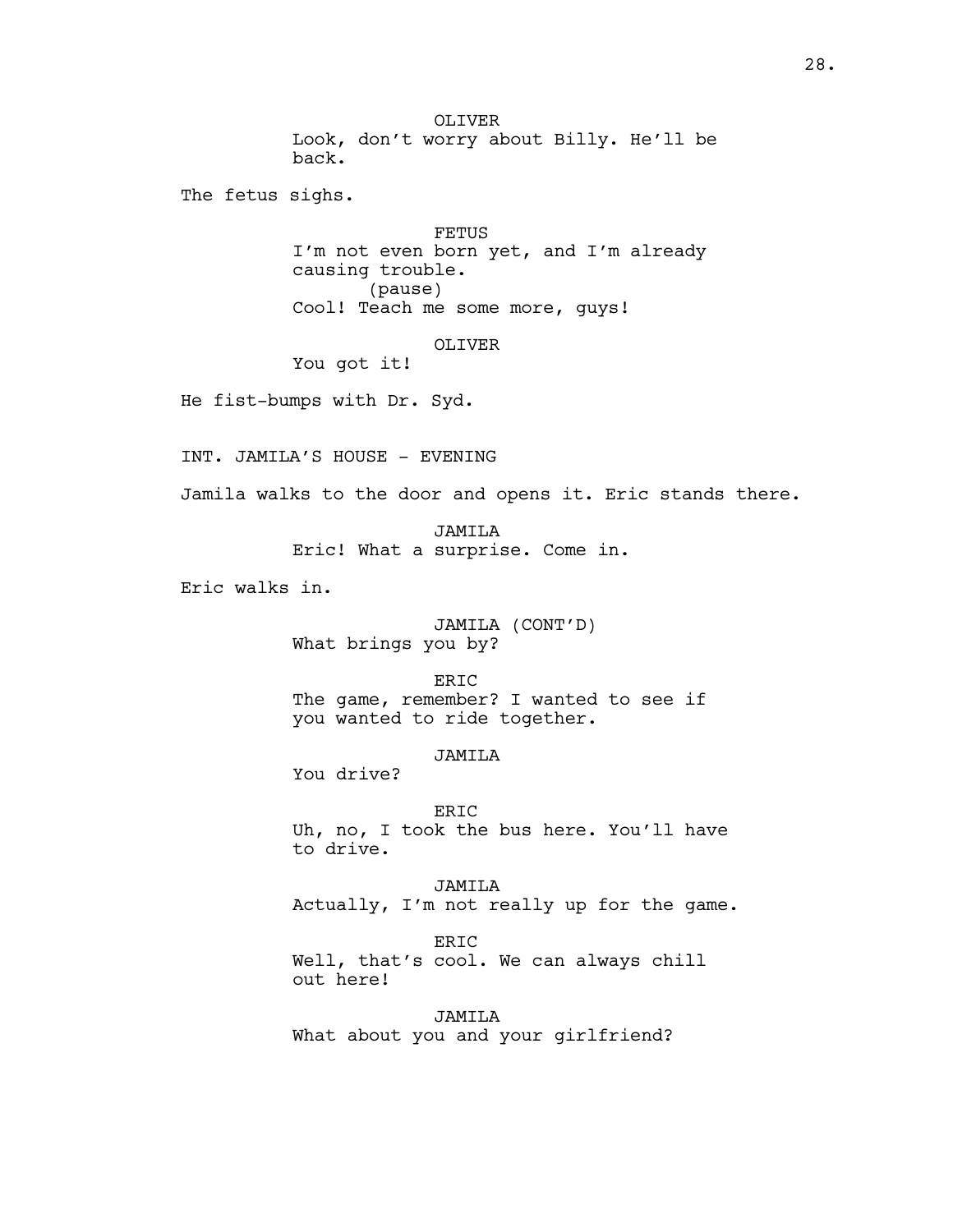ER<sub>TC</sub> Oh, we had a disagreement. She always trippin'...I mean, she's always giving me a hard time.

#### JAMILA

Aww, it'll be okay, Eric.

She kisses him on the cheek and hugs him. Eric wears a huge grin while she hugs him. She lets go, and Eric quickly stops smiling.

> JAMILA (CONT'D) Excuse me a minute.

She exits the living room. Eric walks around.

ERIC Maybe this is a sign. Who knows? (to Jamila) Jamila, I wanna tell you something, and I'm a little nervous.

Jamila returns with her DAUGHTER. Eric has a shocked look on his face.

> ERIC (CONT'D) Oh! You have to babysit.

JAMILA Something like that.

ERIC Then you have a very, very young sister?

JAMILA

Try again.

# ERIC

(pause) How old is your daughter?

JAMILA Angela here is three.

Eric picks up a framed picture on the coffee table.

ERIC And I suppose this is her dad with her in the pic?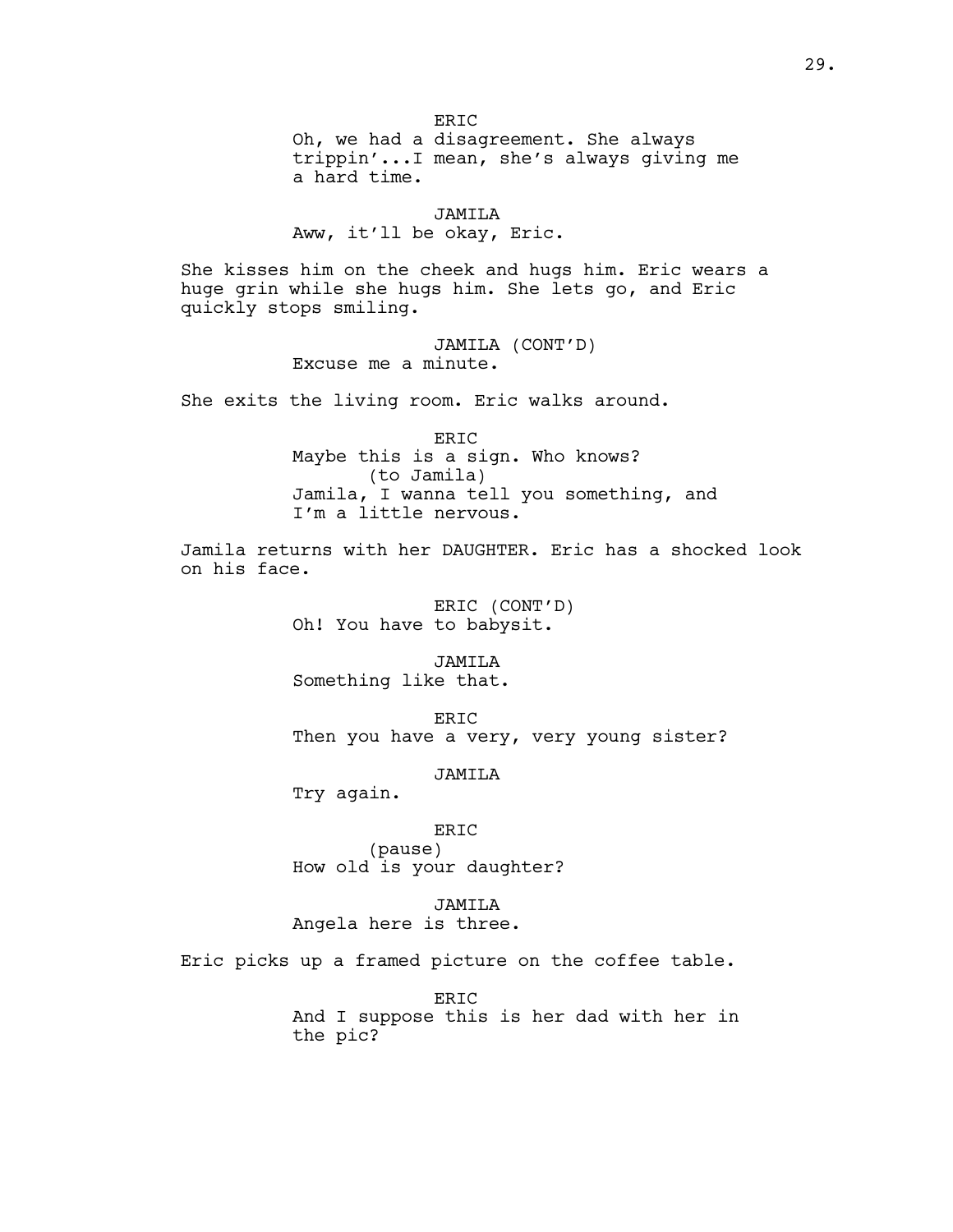# JAMILA

(sighs) Yeah, that fool. Hey, what did you wanna tell me?

ERIC Oh, that I think I'm gonna go back home. We can always catch the next game.

JAMILA

You sure? I'm so sorry.

ERIC It's perfectly fine. Nice meeting you, Angela!

A MAN enters the house with a bouquet of flowers.

MAN Hey, Jamila. I'm sorry.

# ANGELA

Daddy!

She runs up to the man and hugs him.

JAMILA (sighs) You're back, huh? Eric, this is Clark.

### ERIC

How ya doin'? (to Jamila) Okay, I really gotta go. You know, I don't know the whole story, but maybe you should take him back. You guys look so good together.

# JAMILA

Uh, okay.

ERIC (to Clark) Take good care of her. Both of them.

# CLARK

Yeah, you bet.

Eric walks out of the door. He overhears them talking.

CLARK (O.S.) (CONT'D) Jamila, who was that?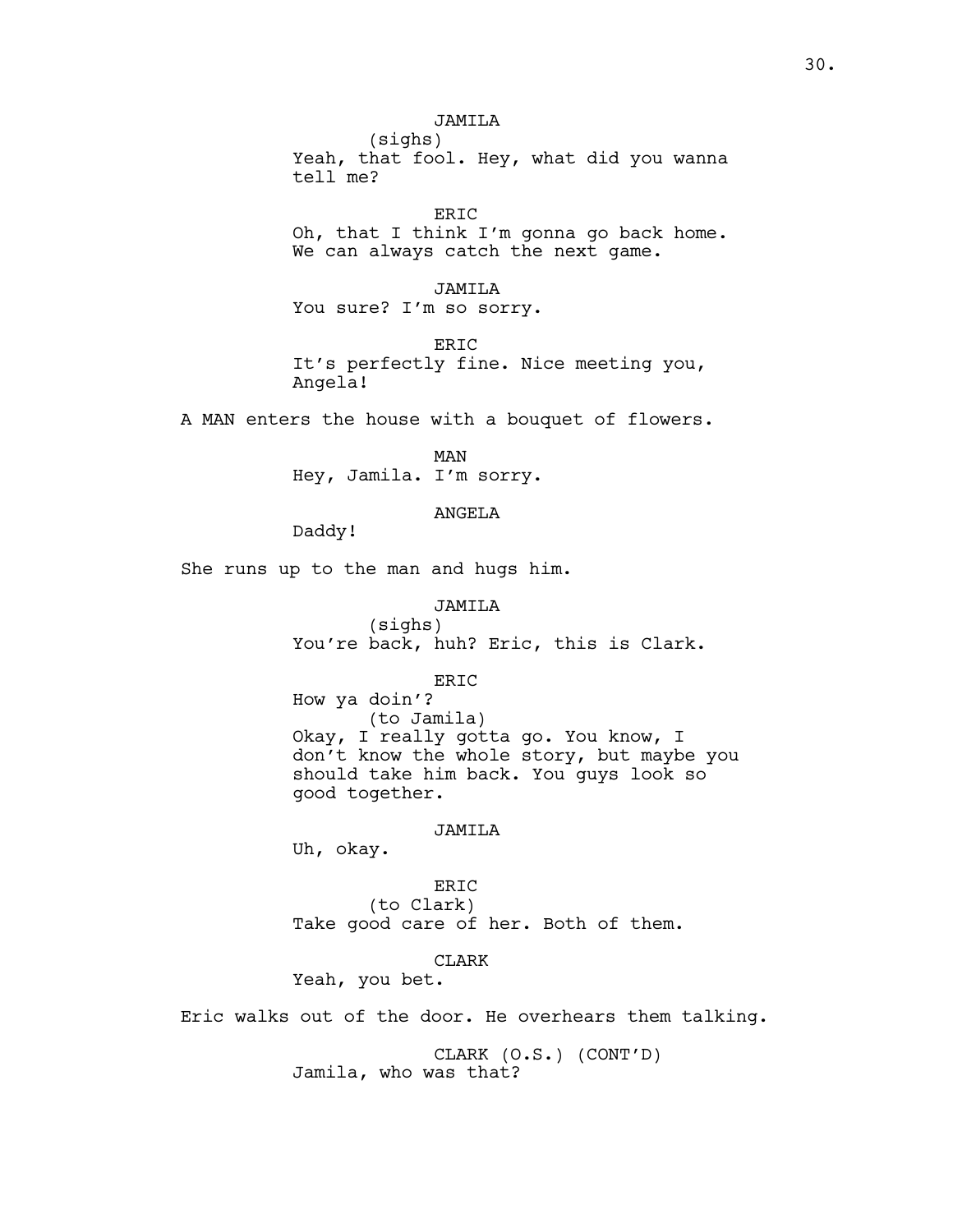JAMILA (O.S.) Oh, some high school kid.

Eric stops in his tracks.

ERIC That's right. I quess I am.

He pulls out his phone and dials.

ERIC (CONT'D) Hey, Berniece. Don't hang up. I'm sorry about the way I've been acting. (pause) I know, I know. Do you still wanna go to the Homecoming Dance? (pause) No, no grinding on the floor from me. Whatever you want.

Eric walks away. Clark closes the door.

CLARK

(to Jamila) Once again, I'm sorry I didn't put gas in your car. Do you forgive me?

JAMILA (sighs)

What are wives for?

She kisses Clark on the lips, hugs him, takes the flowers, and walks away. Clark turns to the camera, breaking the fourth wall.

> CLARK We'll be right back!

The DIRECTOR interrupts him.

DIRECTOR (O.S.) Uh, no, we won't. The show's over.

CLARK Oh, then, see you next time!

DIRECTOR (O.S.) No, you're only a guest star.

CLARK

Damn.